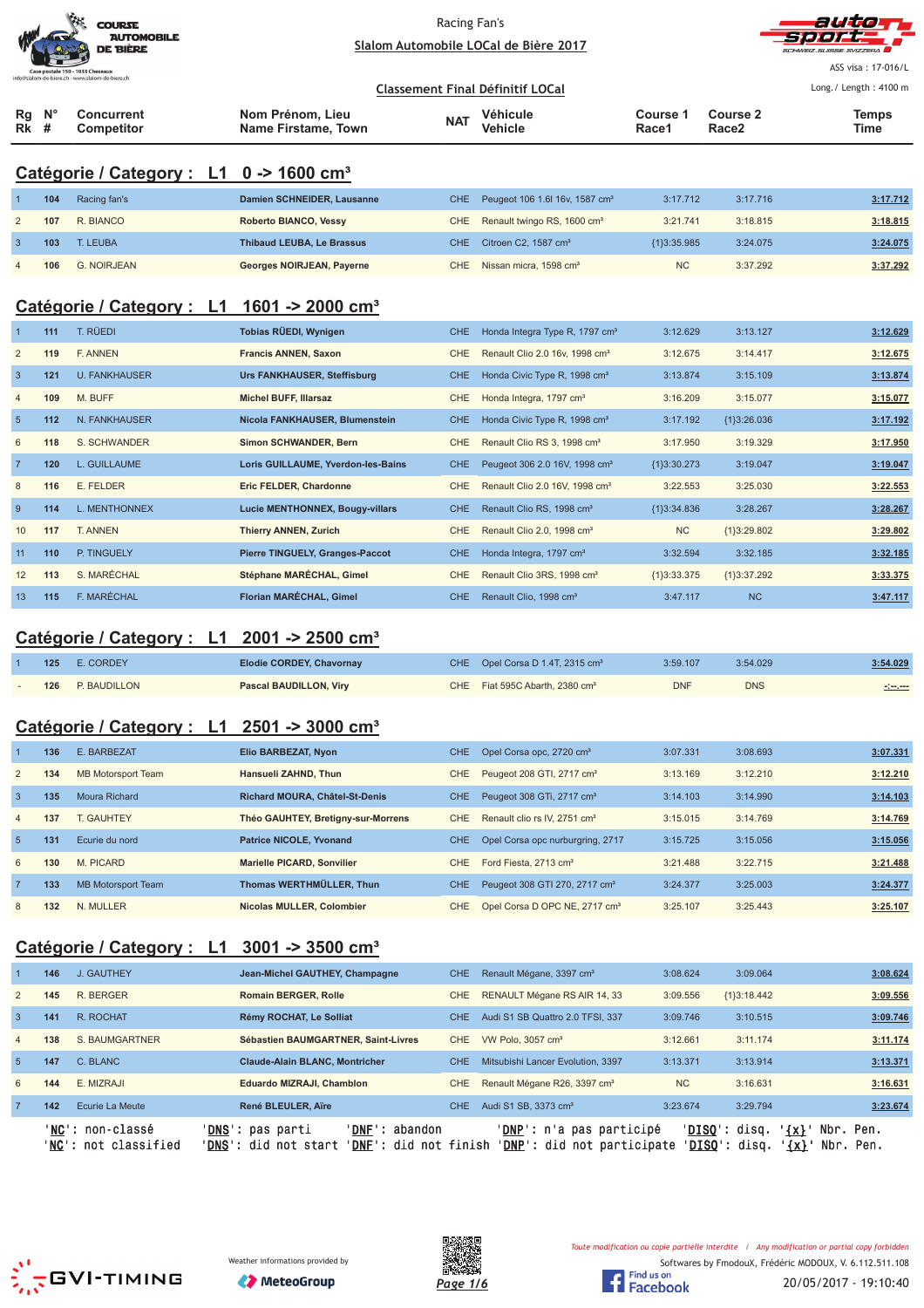|                                                                                     | <b>COURSE</b><br><b>AUTOMOBILE</b><br><b>DE BIÈRE</b> |
|-------------------------------------------------------------------------------------|-------------------------------------------------------|
| Case postale 150 - 1033 Cheseaux<br>nfo@slalom-de-biere.ch - www.slalom-de-biere.ch |                                                       |



ASS visa : 17-016/L Long./ Length: 4100 m

#### **Classement Final Définitif LOCal**

| Rq<br>$Rk$ # | N°  | Concurrent<br><b>Competitor</b> | Nom Prénom, Lieu<br>Name Firstame, Town | <b>NAT</b> | Véhicule<br>Vehicle                               | Course 1<br>Race1 | Course 2<br>Race <sub>2</sub> | Temps<br>Time |
|--------------|-----|---------------------------------|-----------------------------------------|------------|---------------------------------------------------|-------------------|-------------------------------|---------------|
|              | 143 | B. SCHOPFER                     | <b>Blaise SCHOPFER, Ballens</b>         |            | CHE Honda Civic 2.0i Type R, 3393 cm <sup>3</sup> | <b>DNP</b>        | <b>DNP</b>                    | مسرمين        |

# **Catégorie / Category : L1 3501 -> 4000 cm³**

| 155 | J. AEBI            | Jean-Yves AEBI, St-Prex                 | CHE Mazda 3Mps, 3844 cm <sup>3</sup>             | 3:20.967  | 3:21.196 | 3:20.967 |
|-----|--------------------|-----------------------------------------|--------------------------------------------------|-----------|----------|----------|
| 151 | Ecurie Performance | Jean-Luc BESSON, Romanel                | CHE Porsche 911 Carerra 4S, 3824 cm <sup>3</sup> | <b>NC</b> | 3:26.334 | 3:26.334 |
| 152 | M. ETIENNE         | Michel ETIENNE, Les Geneveys s/Coffrane | CHE Ford RS Ford RS, 3843 cm <sup>3</sup>        | <b>NC</b> | 3:28.746 | 3:28.746 |

# **Catégorie / Category : L1 4001 -> 5000 cm³**

| 161 | Ecurie performance | Nicolas MICHOU, Le Brassus | CHE Ford Focus rs. 4286 cm <sup>3</sup> | 3:10.267 | 3:11.126 | 3:10.267 |
|-----|--------------------|----------------------------|-----------------------------------------|----------|----------|----------|
|     | 160 M. BASSIN      | Michel BASSIN, La Plaine   | CHE Ford Focus RS, 4286 cm <sup>3</sup> | $1$ }NC  | 3:18.325 | 3:18.325 |

# **Catégorie / Category : L1 + 5000 cm³**

| 166 | L. COMPARATO   | Luca COMPARATO, Arni        | CHE Nissan GT-R, 6460 cm <sup>3</sup>     | ${1}3:10.003$ | 3:00.946 | 3:00.946 |
|-----|----------------|-----------------------------|-------------------------------------------|---------------|----------|----------|
| 165 | M. EGGENBERGER | Manfred EGGENBERGER, Zürich | CHE BMW 1er M Coupé, 5064 cm <sup>3</sup> | 3:03.444      | 3:04.475 | 3:03.444 |

### **Catégorie / Category : L2 0 -> 1400 cm³**

| 201 | Scuderia Taifyn | <b>Philippe JACOT, Cortaillod</b> | CHE Peugeot 106 Rallye, 1293 cm <sup>3</sup> | 3:27.567  | 3:21.071 | 3:21.071 |
|-----|-----------------|-----------------------------------|----------------------------------------------|-----------|----------|----------|
|     | 202 Y. BEYELER  | <b>Yves BEYELER, Ecublens</b>     | CHE VW Polo, 1390 cm <sup>3</sup>            | <b>NC</b> | 3:44.504 | 3:44.504 |

# **Catégorie / Category : L2 1401 -> 1600 cm³**

|                | 209 | <b>F. EGGENBERGER</b>     | Fabian EGGENBERGER, Zürich           | <b>CHE</b> | Suzuki Swift Sport, 1586 cm <sup>3</sup>     | 3:03.894      | ${1}3:14.431$ | 3:03.894 |
|----------------|-----|---------------------------|--------------------------------------|------------|----------------------------------------------|---------------|---------------|----------|
| $\overline{2}$ | 221 | S. FEHR                   | Sandro FEHR, Rorschacherberg         | <b>CHE</b> | Suzuki Swift Sport, 1600 cm <sup>3</sup>     | 3:04.907      | 3:05.133      | 3:04.907 |
| $\overline{3}$ | 213 | L. ROBERTO                | Luigi ROBERTO, Cossonay              | <b>CHE</b> | Peugeot 106 GTI, 1587 cm <sup>3</sup>        | ${13:13.928}$ | 3:05.365      | 3:05.365 |
| $\overline{4}$ | 220 | <b>D. SCHNEIDER</b>       | Daniel SCHNEIDER, Galgenen           | <b>CHE</b> | Suzuki Swift Sport, 1600 cm <sup>3</sup>     | 3:05.747      | 3:06.417      | 3:05.747 |
| $5\phantom{1}$ | 211 | N. ROBERTO                | Nicola ROBERTO, Penthalaz            | <b>CHE</b> | Peugeot 160 gti, 1587 cm <sup>3</sup>        | 3:06.565      | {1}3:17.125   | 3:06.565 |
| 6              | 206 | <b>Ecurie Basilisk</b>    | Gilbert DENZER, Gelterkinden         | <b>CHE</b> | Suzuki Swift Sport, 1586 cm <sup>3</sup>     | 3:07.292      | 3:06.577      | 3:06.577 |
| $\overline{7}$ | 210 | <b>RCU</b>                | Bruno BLEIKER, Bütschwil             | <b>CHE</b> | Suzuki Swift Sport, 1586 cm <sup>3</sup>     | 3:06.933      | ${1}3:15.965$ | 3:06.933 |
| 8              | 216 | Y. JAQUEMET               | Yannick JAQUEMET, Penthaz            | CHE        | Citroën Saxo 1.6 16V, 1587 cm <sup>3</sup>   | 3:10.033      | 3:08.071      | 3:08.071 |
| 9              | 205 | Squadra Rotberg           | Igor RODELLA, Zwingen                | <b>CHE</b> | Suzuki Swift, 1586 cm <sup>3</sup>           | {1}3:23.521   | 3:11.018      | 3:11.018 |
| 10             | 208 | R. TCHAGAUNOVA            | Romain TCHAGAUNOVA, Echichens        | <b>CHE</b> | Suzuki Swift Sport 1.6, 1586 cm <sup>3</sup> | 3:12.755      | {1}3:21.604   | 3:12.755 |
| 11             | 215 | D. JORAY                  | <b>Didier JORAY, Gingins</b>         | <b>CHE</b> | Citröen Saxo, 1587 cm <sup>3</sup>           | 3:14.946      | 3:16.736      | 3:14.946 |
| 12             | 217 | M. HOSTETTLER             | Marco HOSTETTLER, Milken             | <b>CHE</b> | Honda Civic 1.6i V-Tec, 1594 cm <sup>3</sup> | 3:18.601      | 3:15.969      | 3:15.969 |
| 13             | 105 | O. MOREL                  | <b>Olivier MOREL, Chevilly</b>       | <b>CHE</b> | Honda Civic, 1595 cm <sup>3</sup>            | 3:18.807      | 3:17.762      | 3:17.762 |
| 14             | 204 | C. DE FRANCESCO           | Claudio DE FRANCESCO, Pfäffikon ZH   | <b>CHE</b> | Suzuki Swift Sport, 1586 cm <sup>3</sup>     | 3:21.425      | 3:23.357      | 3:21.425 |
| 15             | 218 | C. SCHWARZ                | <b>Cyril SCHWARZ, Grancy</b>         | <b>CHE</b> | Honda Civic 1.6 VTi, 1595 cm <sup>3</sup>    | 3:29.865      | 3:22.506      | 3:22.506 |
| 16             | 207 | D. BURKHART               | Dani BURKHART, St. Gallen            | <b>CHE</b> | Suzuki Swift Sport, 1586 cm <sup>3</sup>     | 3:26.396      | 3:27.461      | 3:26.396 |
| 17             | 214 | <b>Ecurie Performance</b> | <b>Raphael DUPUIS, Montricher</b>    | <b>CHE</b> | Peugeot 106, 1587 cm <sup>3</sup>            | 3:29.571      | 3:26.925      | 3:26.925 |
| 18             | 219 | A. ERNST                  | Antoine ERNST, La Sarraz             | <b>CHE</b> | Renault Twingo 1.6 16v, 1598 cm <sup>3</sup> | 3:29.851      | {1}3:40.354   | 3:29.851 |
| 19             | 212 | V. MERLOTTI               | <b>Vincent MERLOTTI, Les Bayards</b> | <b>CHE</b> | Citroen Saxo VTS, 1587 cm <sup>3</sup>       | 3:37.830      | 3:39.507      | 3:37.830 |

# **Catégorie / Category : L2 1601 -> 1800 cm³**

| 227 | <b>GRT</b>                               | <b>Benjamin DEVAUD, Montreux</b>                                                                     | CHE VW Golf 16v. 1781 cm <sup>3</sup>                  | 3:05.265        | 3:01.344                                             | 3:01.344  |
|-----|------------------------------------------|------------------------------------------------------------------------------------------------------|--------------------------------------------------------|-----------------|------------------------------------------------------|-----------|
| 225 | M. SAUVAIN                               | Manoah SAUVAIN, St-Légier                                                                            | CHE VW Golf 16v, 1780 cm <sup>3</sup>                  | 3:06.650        | <b>DNF</b>                                           | 3:06.650  |
| 230 | <b>L. STERGIADIS</b>                     | Ioannis STERGIADIS, Dübendorf                                                                        | CHE Honda Integra Type R, 1797 cm <sup>3</sup>         | 3:09.799        | 3:08.247                                             | 3:08.247  |
|     | 'NC': non-classé<br>'NC': not classified | ' <b>DNS</b> ': pas parti<br>'DNF': abandon<br>'DNS': did not start'<br><b>'DNF':</b> did not finish | 'DNP': n'a pas participé<br>'DNP': did not participate | $'DISO':$ disq. | $\{x\}$<br>'DISQ': disq.<br>' <u>{x}</u> ' Nbr. Pen. | Nbr. Pen. |







Softwares by FmodouX, Frédéric MODOUX, V. 6.112.511.108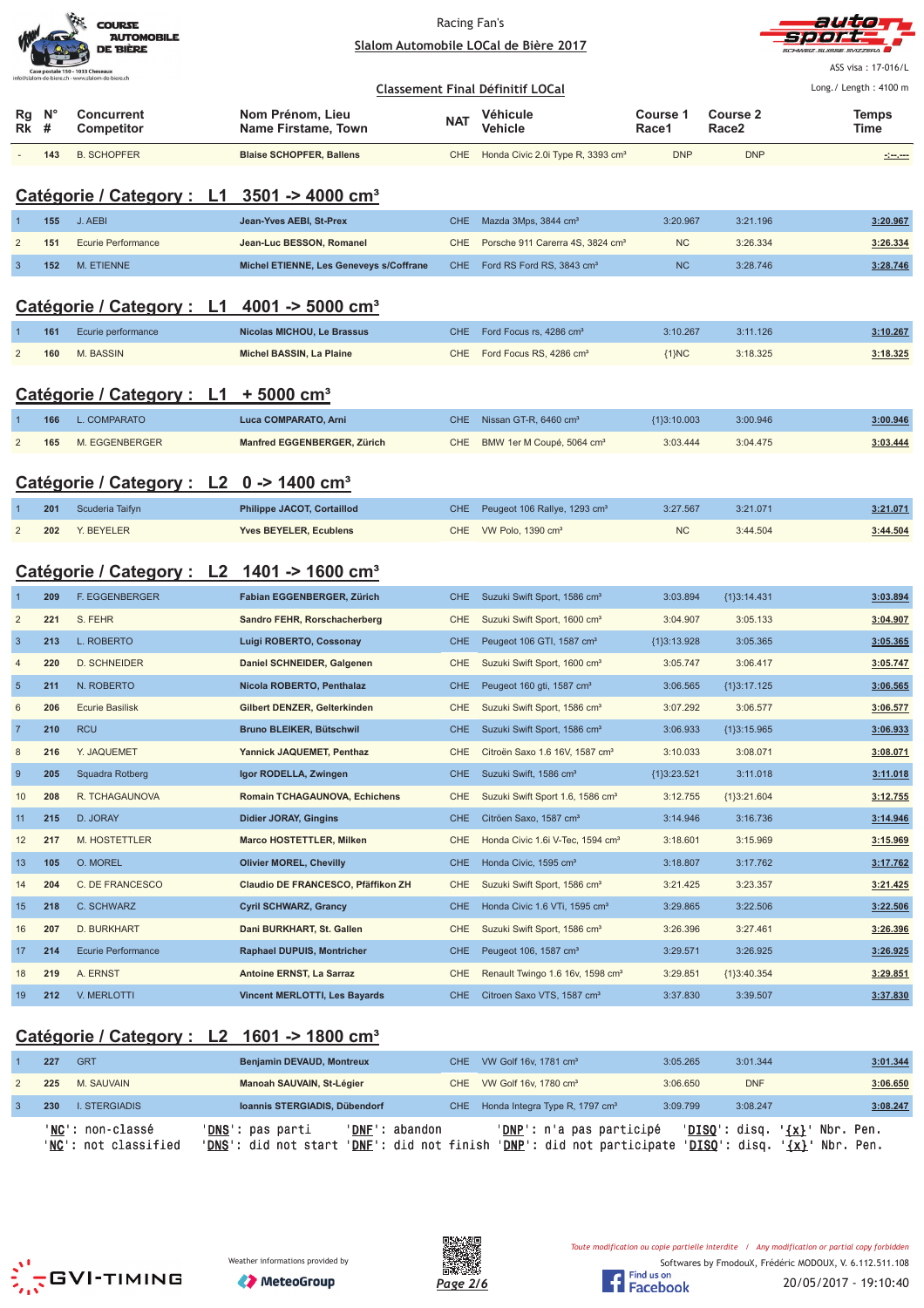|                                                                                     | <b>COURSE</b><br><b>AUTOMOBILE</b><br><b>DE BIÈRE</b> |
|-------------------------------------------------------------------------------------|-------------------------------------------------------|
| Case postale 150 - 1033 Cheseaux<br>ifo@slalom-de-biere.ch - www.slalom-de-biere.ch |                                                       |



ASS visa : 17-016/L

#### **Classement Final Définitif LOCal** Long./ Length: 4100 m **Rg Rk N° # Concurrent Competitor Nom Prénom, Lieu Name Firstame, Town Véhicule Vehicle Course 1 Race1 Course 2 Race2 Temps NAT Vehicle The Course Figure 2 The Vehicle The Race 2 Time** 4 **231** Bödeli Racing Club **Michael SCHRANZ, Wilderswil** CHE Honda Integra Type-R, 1797 cm<sup>3</sup> 3:10.280 {1}3:19.612 **3:10.280** 5 **229** Gruyère Racing Team **Antonio PINTO, Troistorrents** CHE Honda Integra, 1797 cm³ 3:30.183 3:11.787 **3:11.787** 6 **228** R. PALERMO **Remo PALERMO, Boussens** CHE VW Golf, 1781 cm³ 3:17.793 3:15.756 **3:15.756** 7 **226** ECURIE PERFORMANCE **Nicolas MOINAT, Grancy** CHE VW Golf, 1780 cm³ 3:20.342 3:18.179 **3:18.179**

# **Catégorie / Category : L2 1801 -> 2000 cm³**

|                 | 245 | A. BARRAUD                 | <b>Alain BARRAUD, Morges</b>         | CHE        | RENAULT CLIO, 1999 cm <sup>3</sup>         | <b>NC</b>     | 3:06.315      | 3:06.315 |
|-----------------|-----|----------------------------|--------------------------------------|------------|--------------------------------------------|---------------|---------------|----------|
| $\overline{2}$  | 243 | Ecurie Performance         | <b>Michael GUEX, Dompierre</b>       | CHE.       | Renault Clio, 1998 cm <sup>3</sup>         | 3:10.353      | 3:06.900      | 3:06.900 |
| $\mathbf{3}$    | 240 | Squadra corse quadrifoglio | <b>Massimo PALTENGHI, Cugnasco</b>   | CHE.       | Toyota GT86, 1998 cm <sup>3</sup>          | 3:07.399      | <b>NC</b>     | 3:07.399 |
| 4               | 242 | M. FALABRETTI              | Mario FALABRETTI, Wangen an der Aare | <b>CHE</b> | Renault Clio Sport 2.0 16V, 1998 c         | 3:10.837      | 3:10.014      | 3:10.014 |
| $5\overline{5}$ | 234 | J. FAMA                    | Johnny FAMA, La Sarraz               | CHE.       | Renault mégane, 1998 cm <sup>3</sup>       | 3:15.943      | 3:15.882      | 3:15.882 |
| 6               | 246 | M. REGUEIRO                | <b>Manuel REGUEIRO, Le Brassus</b>   | CHE.       | Renault Clio, 2000 cm <sup>3</sup>         | ${1}3:19.811$ | ${1}3:25.339$ | 3:19.811 |
| $\overline{7}$  | 238 | S. SONNEY                  | Sylvain SONNEY, Corcelles-Payerne    | CHE        | Renault Clio 2.0 16V, 1998 cm <sup>3</sup> | <b>NC</b>     | 3:24.154      | 3:24.154 |
| 8               | 239 | C. GILLIÉRON               | Christophe GILLIÉRON, Etoy           | CHE.       | Renault Clio RS, 1998 cm <sup>3</sup>      | 3:24.202      | <b>DNS</b>    | 3:24.202 |
| 9               | 235 | O. VUFFRAY                 | Olivier VUFFRAY, Vufflens-le-Château | CHE        | Renault Clio RS, 1998 cm <sup>3</sup>      | 3:24.551      | ${1}NC$       | 3:24.551 |
| 10              | 241 | A. BRUTTIN                 | Alexis BRUTTIN, Etagnières           | CHE.       | Renault Clio, 1998 cm <sup>3</sup>         | 3:24.777      | <b>NC</b>     | 3:24.777 |
| 11              | 236 | C. MÜHLESTEIN              | Cédric MÜHLESTEIN, Genolier          | CHE        | Toyota GT86, 1998 cm <sup>3</sup>          | <b>NC</b>     | 3:27.158      | 3:27.158 |
| 12              | 244 | J. ZIEGLER                 | Joana ZIEGLER, Bussigny              | CHE.       | Ford Fiesta ST, 1999 cm <sup>3</sup>       | ${2}3:48.142$ | 3:28.265      | 3:28.265 |
| 13              | 237 | <b>R. CHERBUIN</b>         | Rachelle CHERBUIN, Sâles             | CHE.       | Renault Clio, 1998 cm <sup>3</sup>         | 3:31.149      | 3:34.412      | 3:31.149 |

### **Catégorie / Category : L2 2001 -> 2500 cm³**

| 251 | A. JAQUEMET | <b>Alain JAQUEMET, Ferlens</b>     | CHE SEAT IBIZA CUPRA, 2363 cm <sup>3</sup>      | 3:23.256  | 3:21.335   | 3:21.335 |
|-----|-------------|------------------------------------|-------------------------------------------------|-----------|------------|----------|
| 102 | R. PIQUEREZ | <b>Romain PIQUEREZ, St-Ursanne</b> | CHE Mitsubishi Colt 1.5 R, 2496 cm <sup>3</sup> | 3:40.261  | 3:42.243   | 3:40.261 |
| 250 | G. GIORDANO | Gérard GIORDANO, Penthaz           | CHE Fiat 500, 2326 cm <sup>3</sup>              | <b>NC</b> | <b>DNS</b> | -1-1-    |

# **Catégorie / Category : L2 2501 -> 3000 cm³**

|                | 258 | M. VIEIRA              | Miguel VIEIRA, Unterengstringen    | CHE. | Ford Fiesta RS, 2713 cm <sup>3</sup>  | 2:59.867      | <b>NC</b>   | 2:59.867 |
|----------------|-----|------------------------|------------------------------------|------|---------------------------------------|---------------|-------------|----------|
| $\overline{2}$ | 264 | Ecurie Basilisk        | Raymond STOFER, Herznach           | CHE. | Mini Cooper S, 2717 cm <sup>3</sup>   | 3:00.271      | 3:00.833    | 3:00.271 |
| $\overline{3}$ | 259 | <b>G. MANTADAKIS</b>   | George MANTADAKIS, Oberengstringen | CHE. | Ford Fiesta, 2713 cm <sup>3</sup>     | 3:08.833      | 3:04.587    | 3:04.587 |
| $\overline{4}$ | 257 | <b>Ecurie Basilisk</b> | Andreas SERVELLO, Therwil          | CHE. | MINI Cooper S, 2701 cm <sup>3</sup>   | 3:09.516      | 3:07.968    | 3:07.968 |
| 5              | 263 | L. BAUMELER            | Lars BAUMELER, Ittigen             | CHE. | MINI JCW, 2717 cm <sup>3</sup>        | ${13:10.690}$ | <b>DNS</b>  | 3:10.690 |
| 6              | 262 | <b>RCU</b>             | <b>Peter BRUNNER, Flawil</b>       | CHE. | MINI Cooper S, 2717 cm <sup>3</sup>   | 3:18.608      | {1}3:29.964 | 3:18.608 |
| $\overline{7}$ | 261 | Stefan Müller          | <b>Stefan MULLER, Ebikon</b>       | CHE. | Mini Countryman JCW JCW, 2717         | ${2}NC$       | 3:21.995    | 3:21.995 |
| 8              | 255 | S. MULLER              | Sébastien MULLER, Cottens          | CHE. | Mitsubishi Colt. 2550 cm <sup>3</sup> | 3:34.617      | 3:35.780    | 3:34.617 |
|                | 265 | Marc André Fahrni      | <b>Marc André FAHRNI, Rances</b>   | CHE. | Mini COOPER S. 2717 cm <sup>3</sup>   | <b>NC</b>     | <b>NC</b>   | مسرمرة   |

# **Catégorie / Category : L2 3001 -> 3500 cm³**

|                 |     | ' <b>NC':</b> non-classé<br>' <b>NC</b> ': not classified | 'DNF': abandon<br>' <b>DNS</b> ': pas parti<br>' <b>DNS</b> ': did not start<br>' <b>DNF</b> ': did not finish |      | ' <b>DNP</b> ': n'a pas participé<br>' <b>DNP</b> ': did not participate |           | ' <b>DISO</b> ': disq.<br>' <u>DISO</u> ': disq. | $\{x\}$<br>Nbr. Pen.<br>Nbr. Pen.<br>'{x}' |
|-----------------|-----|-----------------------------------------------------------|----------------------------------------------------------------------------------------------------------------|------|--------------------------------------------------------------------------|-----------|--------------------------------------------------|--------------------------------------------|
|                 | 277 | Y. HEHLEN                                                 | Yoann HEHLEN, Romanel-sur-Lausanne                                                                             | CHE. | Ford Sierra Cosworth, 3388 cm <sup>3</sup>                               | 3:19.049  | 3:14.748                                         | 3:14.748                                   |
| 6               | 140 | M. DEVAUX                                                 | <b>Michel DEVAUX, Pieterlen</b>                                                                                | CHE. | VW Golf, 3373 cm <sup>3</sup>                                            | 3:18.972  | 3:14.577                                         | 3:14.577                                   |
| $5\overline{5}$ | 273 | A. SANNA                                                  | Alexandre SANNA, Le Muids                                                                                      | CHE. | Alfa Romeo 147 GTA, 3200 cm <sup>3</sup>                                 | 3:15.697  | 3:12.974                                         | 3:12.974                                   |
| $\overline{4}$  | 280 | Ecurie Performance                                        | Stéphane ALLEMANN, Dizy                                                                                        | CHE. | Mitsubishi Lancer EVO 9, 3395 cm                                         | <b>NC</b> | ${13:05.223}$                                    | 3:05.223                                   |
| 3               | 281 | Ecurie des ordons                                         | Gaëtan HEYER, Moutier                                                                                          | CHE. | Opel Astra G OPC, 3397 cm <sup>3</sup>                                   | 3:01.199  | 3:00.974                                         | 3:00.974                                   |
| 2               | 279 | L. ORSINO                                                 | Lorenzo ORSINO, Lausanne                                                                                       | CHE. | Mitsubishi Lanver Evo VIII, 3395 c                                       | 2:58.192  | ${13:07.630}$                                    | 2:58.192                                   |
|                 | 282 | <b>ASC Ticino</b>                                         | Daniele LÜDI, Losone                                                                                           | CHE. | Subaru impreza, 3400 cm <sup>3</sup>                                     | 2:53.833  | 2:51.930                                         | 2:51.930                                   |
|                 |     |                                                           |                                                                                                                |      |                                                                          |           |                                                  |                                            |





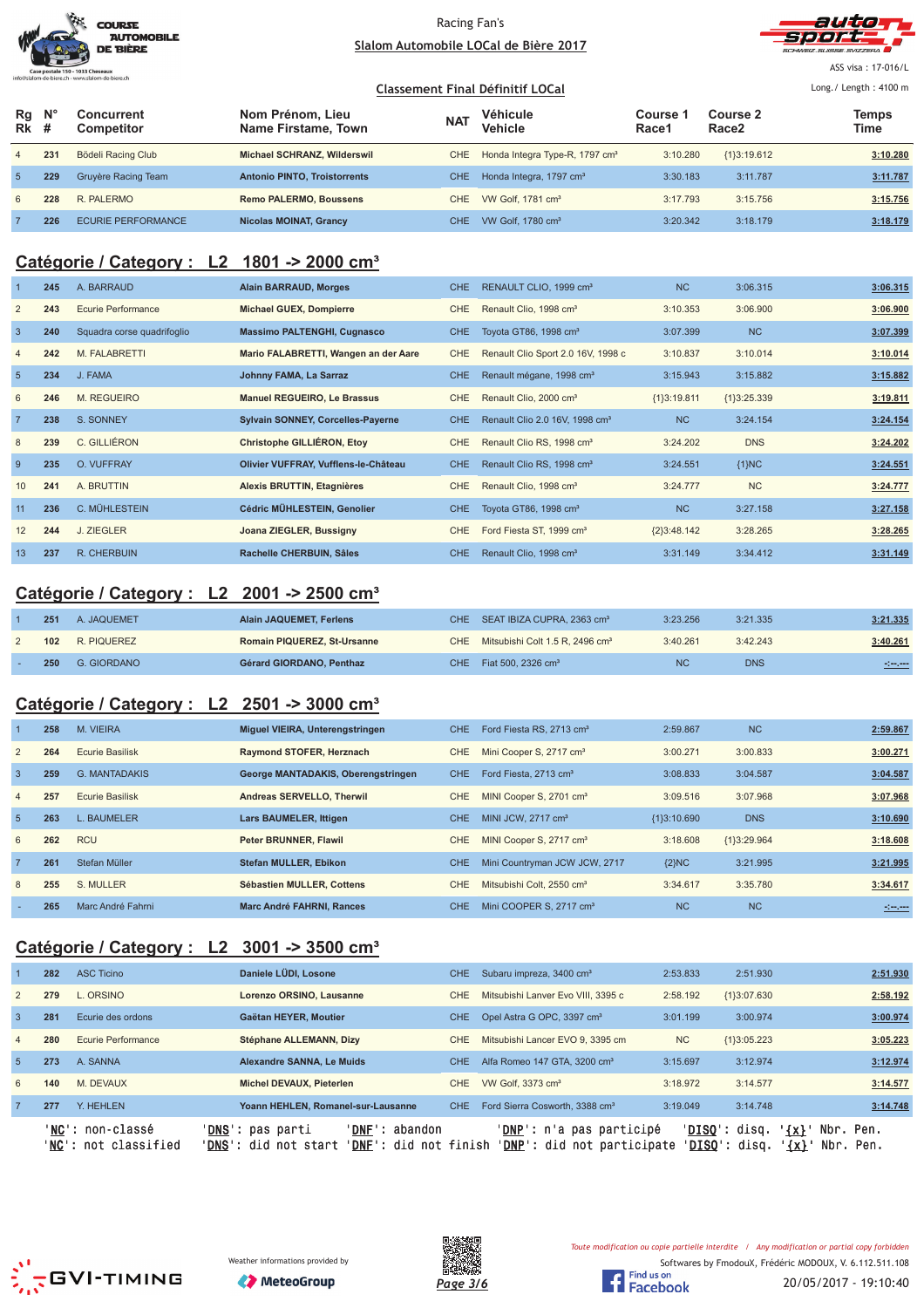



ASS visa : 17-016/L Long./ Length: 4100 m

#### **Classement Final Définitif LOCal**

| Rq<br>Rk                 | $N^{\circ}$ | Concurrent<br><b>Competitor</b> | Nom Prénom. Lieu<br>Name Firstame, Town | <b>NAT</b> | Véhicule<br><b>Vehicle</b>                | Course 1<br>Race1 | Course 2<br>Race <sub>2</sub> | Temps<br>Time |
|--------------------------|-------------|---------------------------------|-----------------------------------------|------------|-------------------------------------------|-------------------|-------------------------------|---------------|
| 8                        | 275         | P. VERMOT                       | <b>Patrice VERMOT, Commugny</b>         | CHE.       | Ford Focus RS, 3380 cm <sup>3</sup>       | 3:17.094          | 3:16.318                      | 3:16.318      |
| 9                        | 272         | G. LAJUGEE                      | <b>Guillaume LAJUGEE, Bois d'Amont</b>  | <b>CHE</b> | BMW M3 E36, 3200 cm <sup>3</sup>          | <b>NC</b>         | 3:19.708                      | 3:19.708      |
| 10                       | 278         | S. CHASSOT                      | Samuel CHASSOT, Saubraz                 | CHE        | Subaru Impreza GT, 3390 cm <sup>3</sup>   | <b>NC</b>         | ${13:26.583}$                 | 3:26.583      |
| 11                       | 271         | R. MAEDER                       | <b>Roland MAEDER, Carrouge</b>          | CHE.       | Porsche 911 Carrera, 3163 cm <sup>3</sup> | 3:29.632          | 3:27.238                      | 3:27.238      |
| $\overline{\phantom{a}}$ | 270         | S. CIMINO                       | Sergio CIMINO, crozet                   | <b>CHE</b> | Wolkswagen Golf GTI, 3060 cm <sup>3</sup> | <b>NC</b>         | <b>NC</b>                     | المسرسين      |

# **Catégorie / Category : L2 3501 -> 4000 cm³**

| 286 | Ecurie 13 étoiles | Sébastien JACQUEMET, Conthey  | CHE Porsche 911, 3600 $cm3$            | 3:03.321  | 3:01.871  | 3:01.871       |
|-----|-------------------|-------------------------------|----------------------------------------|-----------|-----------|----------------|
| 287 | <b>E. MOUCHE</b>  | <b>Fabrice MOUCHE, Bonfol</b> | CHE BMW M3 Coupé, 3999 cm <sup>3</sup> | 3:12.123  | 3:10.258  | 3:10.258       |
| 288 | E. DA COSTA       | Filipe DA COSTA, Bois d'Amont | CHE BMW M3 e92, 3999 cm <sup>3</sup>   | <b>NC</b> | <b>NC</b> | <b>Simpson</b> |

### **Catégorie / Category : L2 + 4000 cm³**

| 290 | ECURIE DE LA MEUTE | Cédric BERNARD, Bex         | CHE Subaru Wrx sti, 4177 cm <sup>3</sup> | 3:07.001      | 3:06.726 | 3:06.726 |
|-----|--------------------|-----------------------------|------------------------------------------|---------------|----------|----------|
| 291 | E. PANCHAUD        | Etienne PANCHAUD, Esmonts   | CHE Audi RS3, 4216 cm <sup>3</sup>       | 3:07.255      | 3:08.051 | 3:07.255 |
| 295 | R. FROSSARD        | <b>Ralph FROSSARD, Riaz</b> | CHE Bmw 1M coupé, 5064 cm <sup>3</sup>   | 3:10.296      | 3:11.338 | 3:10.296 |
| 292 | <b>F. WYSSEN</b>   | <b>Fabien WYSSEN, Etoy</b>  | CHE Subaru wrx sti, 4250 cm <sup>3</sup> | ${13:19.539}$ | ${2}NC$  | 3:19.539 |

### **Catégorie / Category : L3 0 -> 1800 cm³**

|                | 307 | Ecurie Performance         | <b>Julien ROULET, Ballens</b>      | <b>CHE</b> | VW Golf 1 16V, 1781 cm <sup>3</sup>          | 2:59.233       | 2:59.867      | 2:59.233 |
|----------------|-----|----------------------------|------------------------------------|------------|----------------------------------------------|----------------|---------------|----------|
| 2              | 301 | L. ROTUNNO                 | <b>Lucas ROTUNNO, Porrentruy</b>   | CHE.       | Vw Golf, 1780 cm <sup>3</sup>                | 3:04.567       | ${13:15.144}$ | 3:04.567 |
| $\overline{3}$ | 303 | A. MONNEY                  | <b>André MONNEY, Rue</b>           | CHE.       | VW Golf, 1780 cm <sup>3</sup>                | N <sub>C</sub> | 3:05.405      | 3:05.405 |
| $\overline{4}$ | 308 | Autersa Racing Team        | <b>Meta FAULER, Stadel</b>         | CHE.       | VW Golf1, 1800 cm <sup>3</sup>               | 3:08.790       | 3:07.892      | 3:07.892 |
| 5              | 304 | Squadra corse quadrifoglio | Michele OSIO, Saviese              | CHE.       | Vw Golf, 1781 cm <sup>3</sup>                | 3:13.510       | 3:14.732      | 3:13.510 |
| 6              | 302 | C. AFFOLTER                | Christoph AFFOLTER, Schwadernau    | CHE.       | Volkswagen Golf II GTI, 1780 cm <sup>3</sup> | 3:16.620       | 3:14.819      | 3:14.819 |
| $\overline{7}$ | 305 | E. LEHMANN                 | <b>Eric LEHMANN, Epalinges</b>     | CHE.       | WV17 GOLF GTI, 1781 cm <sup>3</sup>          | ${1}3:22.043$  | <b>NC</b>     | 3:22.043 |
| 8              | 306 | All-in-Racing Team         | <b>Patrice BRUNNER, St-Cierges</b> | CHE.       | VW Golf 1 GTI, 1781 cm <sup>3</sup>          | ${1}3:38.533$  | 3:28.861      | 3:28.861 |

# **Catégorie / Category : L3 + 1800 cm³**

| 311 | A. MINOGGIO     | Alessandro MINOGGIO, Gerra Verzasca | CHE VW Golf, 1983 $cm3$                     | 3:07.289 | 3:04.519  | 3:04.519 |
|-----|-----------------|-------------------------------------|---------------------------------------------|----------|-----------|----------|
| 310 | J. BURI         | Jean-Pierre BURI, Cartigny          | CHE Opel Kadett C GTE, 1977 cm <sup>3</sup> | 3:22.857 | 3:20.395  | 3:20.395 |
| 312 | Ecurie La Meute | Pierre MONNAY, Aire-Le Lignon       | CHE Porsche 911 2.7, 2685 cm <sup>3</sup>   | 3:22.750 | <b>NC</b> | 3:22.750 |

# **Catégorie / Category : L4 0 -> 1400 cm³**

| 402 | V. REGARD | Vincent REGARD, Palezieux      | CHE Suzuki swift GTI, 1298 cm <sup>3</sup> | 3:21.332 | 3:21.701 | 3:21.332 |
|-----|-----------|--------------------------------|--------------------------------------------|----------|----------|----------|
| 401 | M. SAVOY  | <b>Maurice SAVOY, Attalens</b> | CHE Suzuki Swift GTI, 1298 cm <sup>3</sup> | 3:28.517 | 3:29.704 | 3:28.517 |

# **Catégorie / Category : L4 1401 -> 1600 cm³**

|                 |     | 'NC': non-classé<br>' <b>NC':</b> not classified | <b>DNS':</b> pas parti<br>' <b>DNF</b> ': abandon<br>' <b>DNS</b> ': did not start<br>' <b>DNF</b> ': did not finish |      | ' <b>DNP</b> ': n'a pas participé<br><b>'DNP':</b> did not participate | $'DISO':$ disq.<br>' <u>DISO</u> ': disq. | $\{x\}$<br>Nbr. Pen.<br>$\{x\}$<br>Nbr. Pen. |          |
|-----------------|-----|--------------------------------------------------|----------------------------------------------------------------------------------------------------------------------|------|------------------------------------------------------------------------|-------------------------------------------|----------------------------------------------|----------|
|                 | 407 | A. ROSE                                          | Aurélien ROSE, Aigle                                                                                                 | CHE. | Citroën Saxo, 1587 cm <sup>3</sup>                                     | ${1}NC$                                   | 3:40.929                                     | 3:40.929 |
| 6               | 409 | Y. BAMERT                                        | <b>Yvonne BAMERT, Maur</b>                                                                                           | CHE. | Toyota AE86, 1587 cm <sup>3</sup>                                      | 3:34.792                                  | 3:37.315                                     | 3:34.792 |
| $5\overline{)}$ | 406 | <b>M. VULTAGIO</b>                               | <b>Marvin VULTAGIO, Ardon</b>                                                                                        | CHE. | Peugeot 106 GTI, 1587 cm <sup>3</sup>                                  | 3:33.770                                  | 3:28.160                                     | 3:28.160 |
| $\overline{4}$  | 408 | V. BLANC                                         | <b>Vincent BLANC, Ayent</b>                                                                                          | CHE. | Peugeot 106, 1587 cm <sup>3</sup>                                      | 3:29.008                                  | 3:27.208                                     | 3:27.208 |
| 3               | 410 | <b>Y. ZIEGLER</b>                                | Yann ZIEGLER, Crissier                                                                                               | CHE. | Peugeot 106 GTI 16V, 1587 cm <sup>3</sup>                              | 3:23.775                                  | 3:24.258                                     | 3:23.775 |
| $\overline{2}$  | 411 | V. MONTANDON                                     | Vincent MONTANDON. La chaux de fonds                                                                                 | CHE. | Caterham superseven 1.6I, 1596 c                                       | 3:05.983                                  | 3:06.393                                     | 3:05.983 |
|                 | 405 | EVO-Motorsports                                  | Daniel BOOS, Bertschikon                                                                                             | CHE. | Honda Civic CRX EVO, 1585 cm <sup>3</sup>                              | 3:05.976                                  | 3:04.569                                     | 3:04.569 |
|                 |     |                                                  |                                                                                                                      |      |                                                                        |                                           |                                              |          |







Softwares by FmodouX, Frédéric MODOUX, V. 6.112.511.108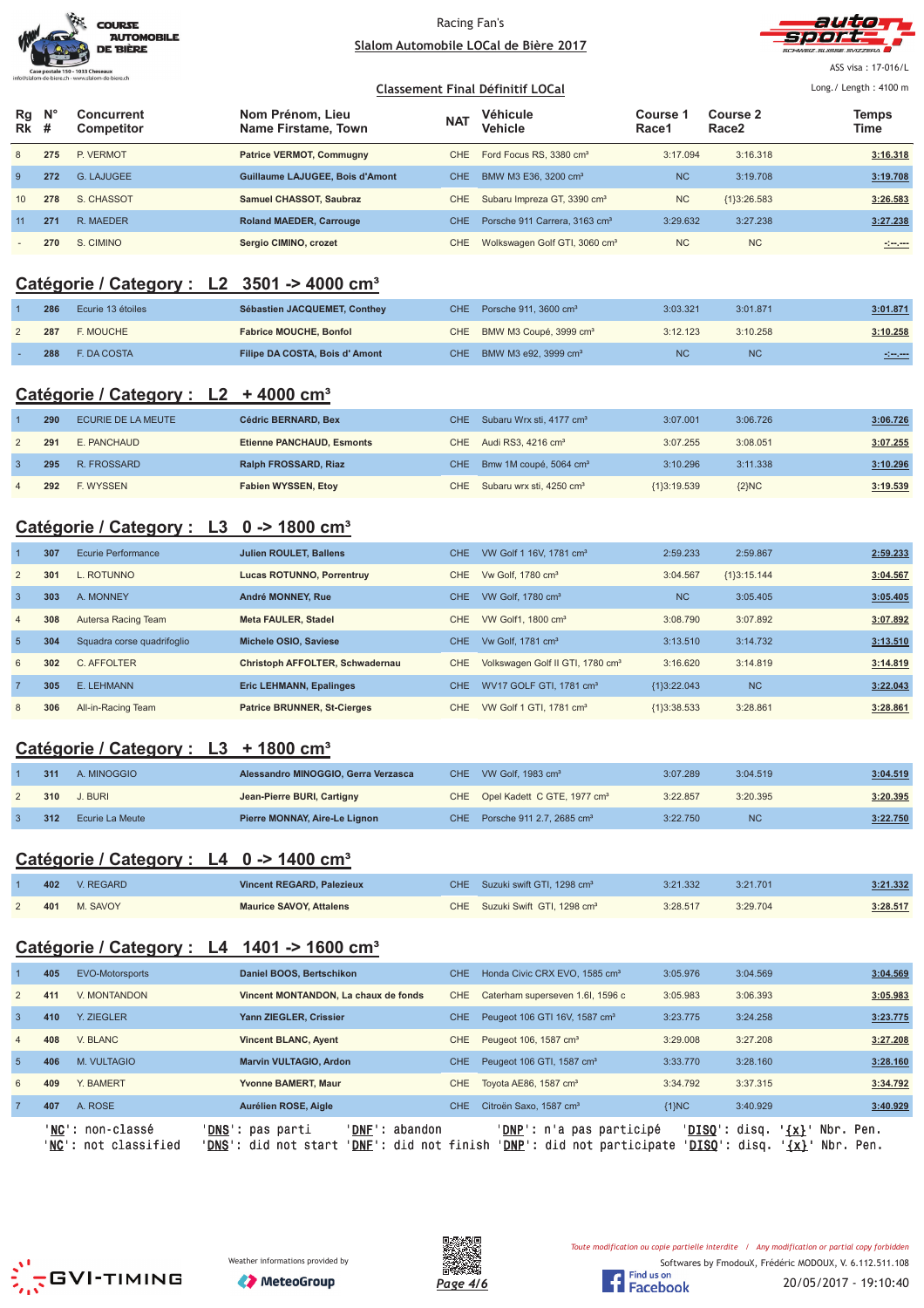|                                                 | <b>COURSE</b><br><b>AUTOMOBILE</b><br><b>DE BIÈRE</b> |
|-------------------------------------------------|-------------------------------------------------------|
| Case postale 150 - 1033 Cheseaux                |                                                       |
| nfo@slalom-de-biere.ch - www.slalom-de-biere.ch |                                                       |



ASS visa : 17-016/L Long./ Length: 4100 m

|                        |                                 |                                         |            | Classement Final Définitif LOCal |                   |                               | Long. / Length: $4100 \text{ m}$ |
|------------------------|---------------------------------|-----------------------------------------|------------|----------------------------------|-------------------|-------------------------------|----------------------------------|
| $Rq$ $N^{\circ}$<br>Rk | <b>Concurrent</b><br>Competitor | Nom Prénom. Lieu<br>Name Firstame, Town | <b>NAT</b> | Véhicule<br>Vehicle              | Course 1<br>Race1 | Course 2<br>Race <sub>2</sub> | Temps<br>Time                    |

# **Catégorie / Category : L4 1601 -> 1800 cm³**

|                | 419 | A. MENEGON              | Aldo MENEGON, Untervaz         | CHE.       | Caterham Seven 1.8VVC, 1796 cm            | 2:53.104      | 2:56.292 | 2:53.104             |
|----------------|-----|-------------------------|--------------------------------|------------|-------------------------------------------|---------------|----------|----------------------|
| 2              | 421 | Écurie fun racing       | Guillaume ZEMP, Genève         | CHE.       | Honda Integra, 1797 cm <sup>3</sup>       | 3:05.786      | 3:06.474 | 3:05.786             |
| $\overline{3}$ | 417 | La Meute                | <b>Olivier MORA, Cologny</b>   | <b>CHE</b> | Lotus Exige, 1796 cm <sup>3</sup>         | 3:06.548      | 3:05.858 | 3:05.858             |
| $\overline{4}$ | 422 | M. JABERG               | Marco JABERG, Reichenbach      | CHE        | Honda Integra, 1797 cm <sup>3</sup>       | 3:07.603      | 3:07.377 | 3:07.377             |
| 5              | 420 | L. DAMOND               | <b>Laurent DAMOND, Lutry</b>   | CHE.       | Lotus Elise, 1796 cm <sup>3</sup>         | 3:09.406      | 3:07.941 | 3:07.941             |
| 6              | 418 | <b>Ecurie Biennoise</b> | Edi MIGLIERINA, Nidau          | CHE.       | Lotus Elise, 1796 cm <sup>3</sup>         | ${1}3:24.004$ | 3:16.015 | 3:16.015             |
| 7              | 416 | L. BARRAS               | <b>Loïc BARRAS, Gillarens</b>  | CHE.       | Volkswagen Golf GTI, 1780 cm <sup>3</sup> | 3:18.193      | 3:17.828 | 3:17.828             |
| 8              | 415 | A. MONNET               | <b>Axel MONNET, Grancy</b>     | CHE        | VW GOLF, 1780 cm <sup>3</sup>             | 3:24.584      | 3:33.240 | 3:24.584             |
|                | 423 | M. CORTESE              | <b>Matteo CORTESE, Monthey</b> | CHE.       | Tovota mr2, 1800 cm <sup>3</sup>          | ${1}NC$       | ${1}NC$  | $-1 - 1 - 1 - 1 = 0$ |

# **Catégorie / Category : L4 1801 -> 2000 cm³**

|                 | 438 | Ecurie des Lions           | Cédric LEUBA. Le Brassus              | <b>CHE</b> | Renault Clio RS, 1998 cm <sup>3</sup>       | 3:04.486   | 3:05.038      | 3:04.486 |
|-----------------|-----|----------------------------|---------------------------------------|------------|---------------------------------------------|------------|---------------|----------|
| 2               | 436 | Michael Luig               | Michael LUIG. Ried-Muotathal          | CHE        | Renault Clio 2.0 16v Sport, 1998 c          | 3:06.160   | 3:07.666      | 3:06.160 |
| 3               | 437 | Ecurie performance         | <b>Gil TARDY, Pompaples</b>           | <b>CHE</b> | Renault Megane coupe, 1998 cm <sup>3</sup>  | 3:07.830   | ${13:20.330}$ | 3:07.830 |
| $\overline{4}$  | 439 | Écurie Performance         | Vincent DELAY, pampigny               | CHE.       | Renault Clio rs. 1998 cm <sup>3</sup>       | 3:10.647   | 3:14.131      | 3:10.647 |
| $5\overline{)}$ | 431 | <b>Gruyere Racing Team</b> | Frédéric STEINER, Mossel              | <b>CHE</b> | Seat Ibiza, 1984 cm <sup>3</sup>            | 3:11.670   | 3:12.843      | 3:11.670 |
| 6               | 432 | M. CARAPELLA               | Mario CARAPELLA. Le Mont sur Lausanne | CHE.       | Seat Ibiza Cupra, 1984 cm <sup>3</sup>      | 3:23.339   | 3:24.246      | 3:23.339 |
|                 | 433 | S. DURUSSEL                | Stéphane DURUSSEL, Romanel            | CHE.       | Peugeot 206, 1997 cm <sup>3</sup>           | <b>DNF</b> | 3:46.013      | 3:46.013 |
| 8               | 434 | O. CONSTANTIN              | <b>Olivier CONSTANTIN, Ayent</b>      | CHE        | Renault Clio williams, 1997 cm <sup>3</sup> | <b>DNS</b> | 3:50.901      | 3:50.901 |

# **Catégorie / Category : L4 2001 -> 2500 cm³**

|                | 448 | P. GOLAY           | <b>Philippe GOLAY, Montricher</b> | CHE.             | Caterham csr200, 2300 cm <sup>3</sup>    | 2:50.155  | 2:51.711      | 2:50.155       |
|----------------|-----|--------------------|-----------------------------------|------------------|------------------------------------------|-----------|---------------|----------------|
| 2              | 446 | Ecurie Performance | Jacques BLULLE, St-Livres         | CHE.             | VW Polo G40, 2162 cm <sup>3</sup>        | 3:13.551  | ${13:24.095}$ | 3:13.551       |
| $\overline{3}$ | 447 | S. BAINS           | <b>Stewart BAINS, Wil</b>         | <b>CHE</b>       | Opel Speedster 2.2, 2198 cm <sup>3</sup> | 3:19.968  | 3:15.670      | 3:15.670       |
| $\overline{4}$ | 450 | L. DESSERICH       | <b>Lukas DESSERICH, Horw</b>      | CHE.             | Abarth Biposto, 2326 cm <sup>3</sup>     | 3:18.684  | 3:15.906      | 3:15.906       |
| -5             | 449 | R. BRUTTIN         | Rémy BRUTTIN, Etagnieres          | CHE <sup>-</sup> | Bmw M3 e30, 2301 cm <sup>3</sup>         | 3:19.504  | ${13:29.918}$ | 3:19.504       |
| 6              | 445 | J. KUSTNER         | <b>Jessica KUSTNER, Echallens</b> | CHE.             | VW Polo G40, 2162 cm <sup>3</sup>        | 3:25.516  | 3:26.392      | 3:25.516       |
|                | 451 | <b>Walter Reho</b> | <b>Walter REHO, Hergiswil</b>     | <b>CHE</b>       | Abarth Biposto, 2326 cm <sup>3</sup>     | <b>NC</b> | <b>NC</b>     | <b>Simpson</b> |

# **Catégorie / Category : L4 2501 -> 3000 cm³**

|                | 260 | J. CIMINO          | Julien CIMINO, Crozet             | CHE. | Mini cooper s, 2717 cm <sup>3</sup>   | 3:02.960      | 3:04.113 | 3:02.960 |
|----------------|-----|--------------------|-----------------------------------|------|---------------------------------------|---------------|----------|----------|
| 2              | 457 | C. ETTER           | <b>Christophe ETTER, Gilly</b>    | CHE  | Alfa Romeo 4C, 2975 cm <sup>3</sup>   | ${4}3:53.500$ | 3:12.206 | 3:12.206 |
| 3              | 456 | <b>B. ROSSELET</b> | <b>Benoit ROSSELET, Echandens</b> | CHE. | Mini Cooper S, 2717 cm <sup>3</sup>   | 3:13.735      | 3:13.227 | 3:13.227 |
| $\overline{a}$ | 256 | P. JAQUIER         | Philippe JAQUIER, 1121 Bremblens  | CHE. | Porsche Boxster, 2687 cm <sup>3</sup> | 3:32.932      | 3:29.818 | 3:29.818 |
| -5             | 455 | S. REYMOND         | <b>Steve REYMOND, Gimel</b>       | CHE. | Toyota yaris ts, 2545 cm <sup>3</sup> | 3:39.264      | 3:33.321 | 3:33.321 |

# **Catégorie / Category : L4 3001 -> 3500 cm³**

|                |     | 'NC': non-classé<br>'NC': not classified | ' <b>DNS</b> ': pas parti<br>'DNS': did not start | 'DNF': abandon<br>' <b>DNF</b> ': did not finish | <b>'DNP':</b> n'a pas participé<br>' <b>DNP</b> ': did not participate |               | $'DISO':$ disq.<br>$\{x\}$<br>' <b>DISO</b> ': disq.<br>$\{x\}$ | Nbr. Pen.<br>Nbr. Pen. |
|----------------|-----|------------------------------------------|---------------------------------------------------|--------------------------------------------------|------------------------------------------------------------------------|---------------|-----------------------------------------------------------------|------------------------|
| -5             | 464 | Rennclub Untertoggenburg                 | <b>Tobias MEIER, Wattwil</b>                      | CHE.                                             | Opel Astra, 3397 cm <sup>3</sup>                                       | 3:04.684      | 3:04.291                                                        | 3:04.291               |
| $\overline{4}$ | 467 | . MANTADAKIS                             | losif MANTADAKIS, Kloten                          | CHE.                                             | Renault Mégane RS 265, 3397 cm                                         | 3:01.700      | 3:01.849                                                        | 3:01.700               |
| 3              | 463 | Ecurie Performance                       | <b>Vincent SCHOPFER, Senarclens</b>               | CHE.                                             | Mitsubishi Lancer Evo 9, 3395 cm <sup>3</sup>                          | ${13:04.618}$ | 2:55.346                                                        | 2:55.346               |
| $\overline{2}$ | 461 | Ecurie Performance                       | <b>MICHEL DONDEYNAZ, Gimel</b>                    | CHE.                                             | BMW M3, 3201 cm <sup>3</sup>                                           | 2:54.226      | ${13:03.896}$                                                   | 2:54.226               |
|                | 470 | <b>Ecurie Performance</b>                | <b>Eric ALLEMANN, Dizy</b>                        | CHE                                              | Mitsubishi Lancer EVO RS2, 3400                                        | <b>NC</b>     | 2:52.594                                                        | 2:52.594               |
|                |     |                                          |                                                   |                                                  |                                                                        |               |                                                                 |                        |







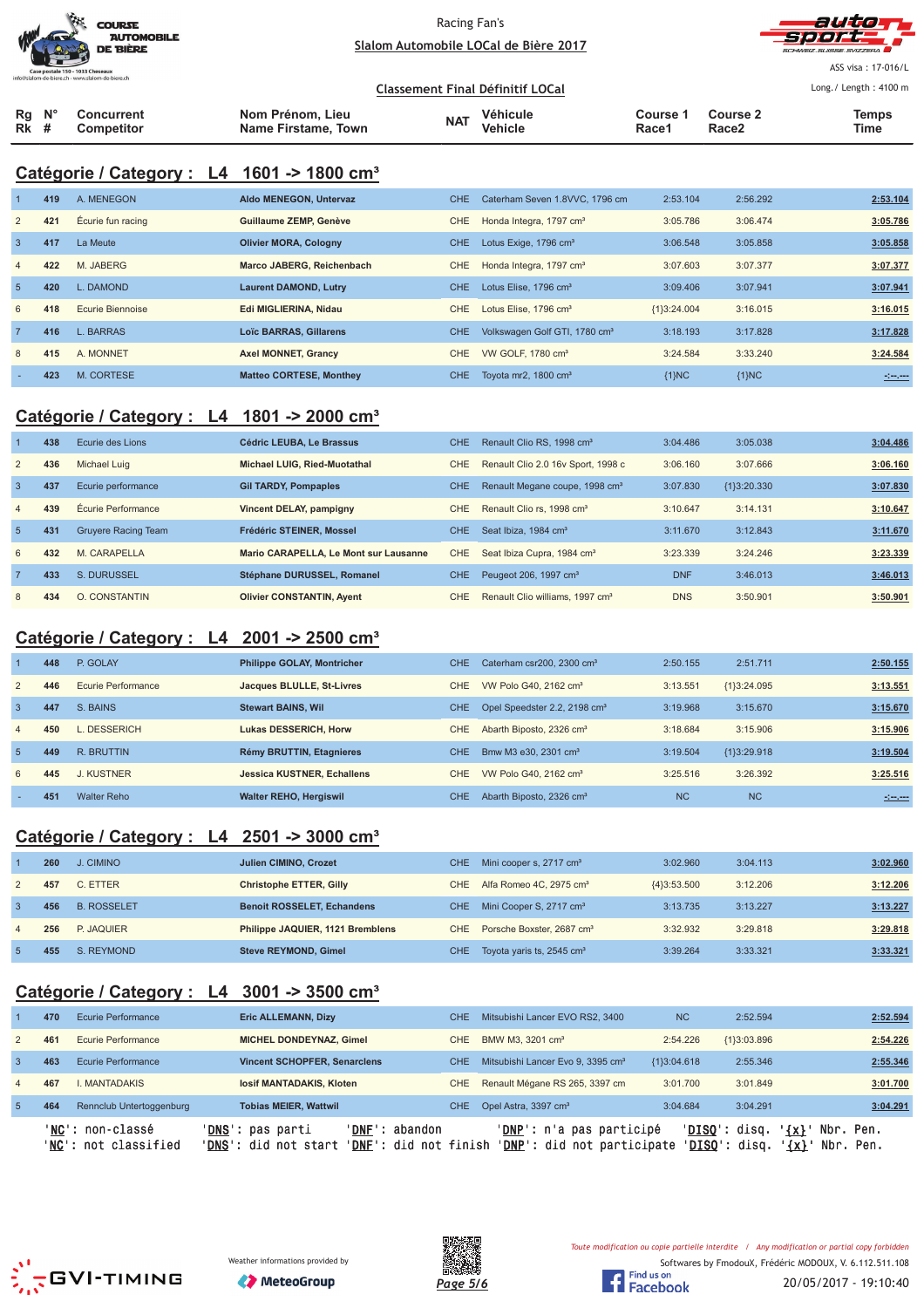|                                                  | <b>COURSE</b><br><b>AUTOMOBILE</b><br><b>DE BIÈRE</b> |
|--------------------------------------------------|-------------------------------------------------------|
| Case postale 150 - 1033 Cheseaux                 |                                                       |
| info@slalom-de-biere.ch - www.slalom-de-biere.ch |                                                       |
|                                                  |                                                       |



ASS visa : 17-016/L Long./ Length: 4100 m

#### **Classement Final Définitif LOCal**

| Rg<br><b>Rk</b> # | $\mathsf{N}^\circ$ | Concurrent<br><b>Competitor</b> | Nom Prénom, Lieu<br>Name Firstame, Town | <b>NAT</b> | Véhicule<br><b>Vehicle</b>                 | Course 1<br>Race1 | Course 2<br>Race <sub>2</sub> | Temps<br>Time |
|-------------------|--------------------|---------------------------------|-----------------------------------------|------------|--------------------------------------------|-------------------|-------------------------------|---------------|
| 6                 | 276                | M. AMSTUTZ                      | <b>Marc-Eric AMSTUTZ, Villiers</b>      | CHE.       | Porsche 911 Carrera, 3387 cm <sup>3</sup>  | ${2}3:26.030$     | 3:04.480                      | 3:04.480      |
|                   | 471                | C. MARECHAL                     | <b>Christophe MARECHAL, Gimel</b>       | <b>CHE</b> | Renault Megane R26.R, 3400 cm <sup>3</sup> | 3:04.649          | ${13:14.951}$                 | 3:04.649      |
| 8                 | 462                | Ecurie Fun Racing               | Steve ANGLADE, Aire                     | <b>CHE</b> | Subaru Impreza STI, 3390 cm <sup>3</sup>   | ${2}3:30.555$     | 3:09.460                      | 3:09.460      |
| -9                | 466                | L. LA TORRE                     | <b>Luca LA TORRE, Winterthur</b>        | <b>CHE</b> | Renault Megane RS Trophy, 3397             | 3:22.650          | 3:22.934                      | 3:22.650      |
| 10                | 469                | <b>B. PRAPLAN</b>               | <b>Basile PRAPLAN, Ayent</b>            | CHE.       | Ford Sierra Cosworth, 3400 cm <sup>3</sup> | 3:37.079          | 3:36.171                      | 3:36.171      |

### **Catégorie / Category : L4 3501 -> 5500 cm³**

| 460 | Capriati-Compétition | <b>Vincent CAPRIATI, Morgins</b> | CHE BMW 1M, 5064 cm <sup>3</sup>          | 2:57.083 | 2:58.492 | 2:57.083 |
|-----|----------------------|----------------------------------|-------------------------------------------|----------|----------|----------|
| 150 | F. OBERLE            | <b>Frank OBERLE, Apples</b>      | CHE Porsche 991 GT3, 3800 cm <sup>3</sup> | 3:01.895 | ${1}NC$  | 3:01.895 |
| 476 | Écurie La Meute      | Julien MONNAY, Aire-Le Lignon    | CHE Porsche 997 GT3, 3600 cm <sup>3</sup> | 3:03.686 | 3:01.899 | 3:01.899 |
| 285 | P. CHALANCON         | Patrick CHALANCON, Longirod      | CHE Porsche 993 C2 cabriolet, 3598 c      | 3:18.859 | 3:20.291 | 3:18.859 |

### **Catégorie / Category : L4 + 5500 cm³**

| 485 | Ecurie La Meute                          | <b>François CUANY, Bougy-Villars</b>              |                                                      | CHE Lotus Exige V6 CUP, 5875 cm <sup>3</sup>           | 2:56.221 | 2:54.583                         | 2:54.583                                |
|-----|------------------------------------------|---------------------------------------------------|------------------------------------------------------|--------------------------------------------------------|----------|----------------------------------|-----------------------------------------|
| 487 | Performance                              | Jean Philippe MARTIN, VILLARS BOZON               |                                                      | CHE Porsche GT2, 6100 cm <sup>3</sup>                  | 2:55.929 | 2:55.734                         | 2:55.734                                |
| 486 | M. RUBBI                                 | <b>Michel RUBBI, Cornaux</b>                      |                                                      | CHE Lotus Exige Cup, 5875 cm <sup>3</sup>              | 3:12.842 | 3:14.540                         | 3:12.842                                |
|     | 'NC': non-classé<br>'NC': not classified | ' <b>DNS</b> ': pas parti<br>'DNS': did not start | 'DNF' :<br>abandon<br>' <b>DNF</b> ': did not finish | 'DNP': n'a pas participé<br>'DNP': did not participate |          | 'DISO': disq.<br>$'DISO':$ disq. | Nbr. Pen.<br>$\{x\}$<br>'{x}' Nbr. Pen. |

<u>**DC : S. Chabl</u>**</u>

 $Jury : S. Better :   
 **Chrono : F. Modoux :**$ 





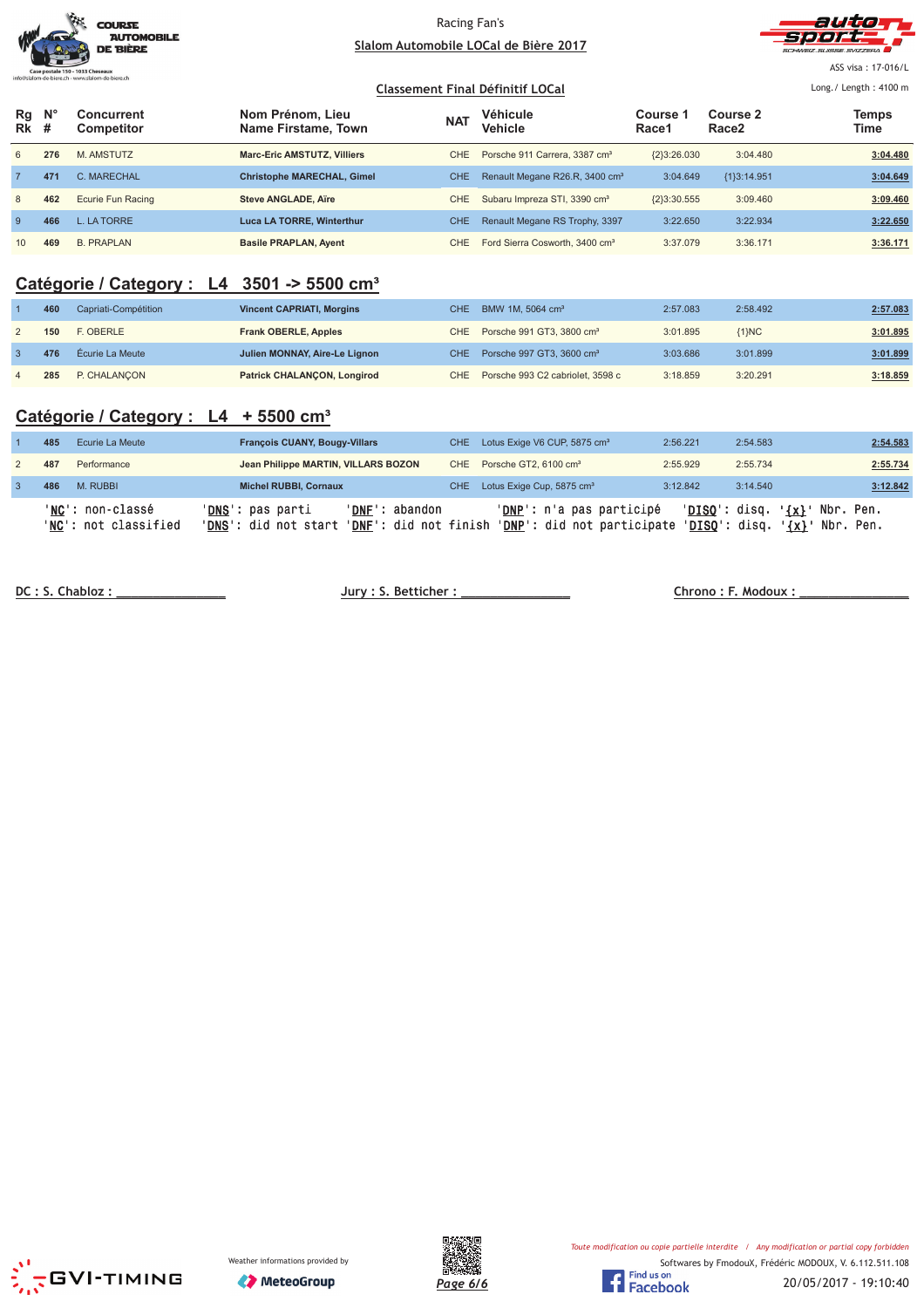



ASS visa : 17-016/L  $l$  ong  $l$  Longth  $: 4100 \text{ m}$ 

|                         |                |         | <b>Scratch LOCal</b>            |                                            |            |                                            |                   |                          |                      |
|-------------------------|----------------|---------|---------------------------------|--------------------------------------------|------------|--------------------------------------------|-------------------|--------------------------|----------------------|
| Rg<br><b>Rk</b>         | Grp            | N°<br># | <b>Concurrent</b><br>Competitor | Nom Prénom, Lieu<br>Name Firstname, Town   | <b>NAT</b> | Véhicule<br>Vehicle                        | Course 1<br>Race1 | <b>Course 2</b><br>Race2 | <b>Temps</b><br>Time |
| $\mathbf{1}$            | L4             | 448     | P. GOLAY                        | <b>GOLAY Philippe, Montricher</b>          | <b>CHE</b> | Caterham csr200, 2300 cm <sup>3</sup>      | 2:50.155          | 2:51.711                 | 2:50.155             |
| $\overline{\mathbf{c}}$ | L2             | 282     | <b>ASC Ticino</b>               | LÜDI Daniele, Losone                       | CHE        | Subaru impreza, 3400 cm <sup>3</sup>       | 2:53.833          | 2:51.930                 | 2:51.930             |
| $\sqrt{3}$              | L4             | 470     | Ecurie Performance              | <b>ALLEMANN Eric, Dizy</b>                 | <b>CHE</b> | Mitsubishi Lancer EVO RS2, 3400            | <b>NC</b>         | 2:52.594                 | 2:52.594             |
| 4                       | L4             | 419     | A. MENEGON                      | <b>MENEGON Aldo, Untervaz</b>              | CHE        | Caterham Seven 1.8VVC, 1796 c              | 2:53.104          | 2:56.292                 | 2:53.104             |
| 5                       | L4             | 461     | Ecurie Performance              | DONDEYNAZ MICHEL, Gimel                    | <b>CHE</b> | BMW M3, 3201 cm <sup>3</sup>               | 2:54.226          | {1}3:03.896              | 2:54.226             |
| 6                       | L4             | 485     | Ecurie La Meute                 | <b>CUANY François, Bougy-Villars</b>       | <b>CHE</b> | Lotus Exige V6 CUP, 5875 cm <sup>3</sup>   | 2:56.221          | 2:54.583                 | 2:54.583             |
| $\overline{7}$          | L4             | 463     | <b>Ecurie Performance</b>       | <b>SCHOPFER Vincent, Senarclens</b>        | <b>CHE</b> | Mitsubishi Lancer Evo 9, 3395 cm           | ${1}3:04.618$     | 2:55.346                 | 2:55.346             |
| 8                       | L4             | 487     | Performance                     | <b>MARTIN Jean Philippe, VILLARS BOZO</b>  | CHE        | Porsche GT2, 6100 cm <sup>3</sup>          | 2:55.929          | 2:55.734                 | 2:55.734             |
| $\boldsymbol{9}$        | L4             | 460     | Capriati-Compétition            | <b>CAPRIATI Vincent, Morgins</b>           | <b>CHE</b> | BMW 1M, 5064 cm <sup>3</sup>               | 2:57.083          | 2:58.492                 | 2:57.083             |
| 10                      | L2             | 279     | L. ORSINO                       | <b>ORSINO Lorenzo, Lausanne</b>            | CHE        | Mitsubishi Lanver Evo VIII, 3395 c         | 2:58.192          | {1}3:07.630              | 2:58.192             |
| 11                      | L <sub>3</sub> | 307     | Ecurie Performance              | <b>ROULET Julien, Ballens</b>              | <b>CHE</b> | VW Golf 1 16V, 1781 cm <sup>3</sup>        | 2:59.233          | 2:59.867                 | 2:59.233             |
| 12                      | L2             | 258     | M. VIEIRA                       | <b>VIEIRA Miguel, Unterengstringen</b>     | <b>CHE</b> | Ford Fiesta RS, 2713 cm <sup>3</sup>       | 2:59.867          | <b>NC</b>                | 2:59.867             |
| 13                      | L2             | 264     | <b>Ecurie Basilisk</b>          | <b>STOFER Raymond, Herznach</b>            | <b>CHE</b> | Mini Cooper S, 2717 cm <sup>3</sup>        | 3:00.271          | 3:00.833                 | 3:00.271             |
| 14                      | L1             | 166     | L. COMPARATO                    | <b>COMPARATO Luca, Arni</b>                | CHE        | Nissan GT-R, 6460 cm <sup>3</sup>          | ${1}3:10.003$     | 3:00.946                 | 3:00.946             |
| 15                      | L2             | 281     | Ecurie des ordons               | <b>HEYER Gaëtan, Moutier</b>               | <b>CHE</b> | Opel Astra G OPC, 3397 cm <sup>3</sup>     | 3:01.199          | 3:00.974                 | 3:00.974             |
| 16                      | L2             | 227     | <b>GRT</b>                      | <b>DEVAUD Benjamin, Montreux</b>           | CHE        | VW Golf 16v, 1781 cm <sup>3</sup>          | 3:05.265          | 3:01.344                 | 3:01.344             |
| 17                      | L4             | 467     | I. MANTADAKIS                   | <b>MANTADAKIS losif, Kloten</b>            | <b>CHE</b> | Renault Mégane RS 265, 3397 c              | 3:01.700          | 3:01.849                 | 3:01.700             |
| 18                      | L2             | 286     | Ecurie 13 étoiles               | JACQUEMET Sébastien, Conthey               | CHE        | Porsche 911, 3600 cm <sup>3</sup>          | 3:03.321          | 3:01.871                 | 3:01.871             |
| 19                      | L4             | 150     | F. OBERLE                       | <b>OBERLE Frank, Apples</b>                | <b>CHE</b> | Porsche 991 GT3, 3800 cm <sup>3</sup>      | 3:01.895          | ${1}NC$                  | 3:01.895             |
| 20                      | L4             | 476     | Écurie La Meute                 | <b>MONNAY Julien, Aire-Le Lignon</b>       | CHE        | Porsche 997 GT3, 3600 cm <sup>3</sup>      | 3:03.686          | 3:01.899                 | 3:01.899             |
| 21                      | L4             | 260     | J. CIMINO                       | <b>CIMINO Julien, Crozet</b>               | <b>CHE</b> | Mini cooper s, 2717 cm <sup>3</sup>        | 3:02.960          | 3:04.113                 | 3:02.960             |
| 22                      | L1             | 165     | M. EGGENBERGER                  | <b>EGGENBERGER Manfred, Zürich</b>         | CHE        | BMW 1er M Coupé, 5064 cm <sup>3</sup>      | 3:03.444          | 3:04.475                 | 3:03.444             |
| 23                      | L2             | 209     | F. EGGENBERGER                  | EGGENBERGER Fabian, Zürich                 | <b>CHE</b> | Suzuki Swift Sport, 1586 cm <sup>3</sup>   | 3:03.894          | {1}3:14.431              | 3:03.894             |
| 24                      | L4             | 464     | Rennclub Untertoggenburg        | <b>MEIER Tobias, Wattwil</b>               | CHE        | Opel Astra, 3397 cm <sup>3</sup>           | 3:04.684          | 3:04.291                 | 3:04.291             |
| 25                      | L4             | 276     | M. AMSTUTZ                      | <b>AMSTUTZ Marc-Eric, Villiers</b>         | <b>CHE</b> | Porsche 911 Carrera, 3387 cm <sup>3</sup>  | ${2}3:26.030$     | 3:04.480                 | 3:04.480             |
| 26                      | L4             | 438     | Ecurie des Lions                | <b>LEUBA Cédric, Le Brassus</b>            | <b>CHE</b> | Renault Clio RS, 1998 cm <sup>3</sup>      | 3:04.486          | 3:05.038                 | 3:04.486             |
| 27                      | L <sub>3</sub> | 311     | A. MINOGGIO                     | <b>MINOGGIO Alessandro, Gerra Verzasca</b> | <b>CHE</b> | VW Golf, 1983 cm <sup>3</sup>              | 3:07.289          | 3:04.519                 | 3:04.519             |
| 28                      | L <sub>3</sub> | 301     | L. ROTUNNO                      | <b>ROTUNNO Lucas, Porrentruy</b>           | <b>CHE</b> | Vw Golf, 1780 cm <sup>3</sup>              | 3:04.567          | ${1}3:15.144$            | 3:04.567             |
| 29                      | L4             | 405     | <b>EVO-Motorsports</b>          | <b>BOOS Daniel, Bertschikon</b>            | <b>CHE</b> | Honda Civic CRX EVO, 1585 cm <sup>3</sup>  | 3:05.976          | 3:04.569                 | 3:04.569             |
| 30                      | L2             | 259     | G. MANTADAKIS                   | <b>MANTADAKIS George, Oberengstringen</b>  | <b>CHE</b> | Ford Fiesta, 2713 cm <sup>3</sup>          | 3:08.833          | 3:04.587                 | 3:04.587             |
| 31                      | L4             | 471     | C. MARECHAL                     | <b>MARECHAL Christophe, Gimel</b>          | <b>CHE</b> | Renault Megane R26.R, 3400 cm <sup>3</sup> | 3:04.649          | ${1}3:14.951$            | 3:04.649             |
| 32                      | L2             | 221     | S. FEHR                         | FEHR Sandro, Rorschacherberg               | CHE        | Suzuki Swift Sport, 1600 cm <sup>3</sup>   | 3:04.907          | 3:05.133                 | 3:04.907             |
| 33                      | L2             | 280     | <b>Ecurie Performance</b>       | <b>ALLEMANN Stéphane, Dizy</b>             | <b>CHE</b> | Mitsubishi Lancer EVO 9, 3395 c            | <b>NC</b>         | ${1}3:05.223$            | 3:05.223             |
| 34                      | L2             | 213     | L. ROBERTO                      | <b>ROBERTO Luigi, Cossonay</b>             | CHE        | Peugeot 106 GTI, 1587 cm <sup>3</sup>      | ${1}3:13.928$     | 3:05.365                 | 3:05.365             |
| 35                      | L <sub>3</sub> | 303     | A. MONNEY                       | <b>MONNEY André, Rue</b>                   | <b>CHE</b> | VW Golf, 1780 cm <sup>3</sup>              | NC                | 3:05.405                 | 3:05.405             |
| 36                      | L2             | 220     | <b>D. SCHNEIDER</b>             | <b>SCHNEIDER Daniel, Galgenen</b>          | CHE        | Suzuki Swift Sport, 1600 cm <sup>3</sup>   | 3:05.747          | 3:06.417                 | 3:05.747             |
| 37                      | L4             | 421     | Ecurie fun racing               | <b>ZEMP Guillaume, Genève</b>              | <b>CHE</b> | Honda Integra, 1797 cm <sup>3</sup>        | 3:05.786          | 3:06.474                 | 3:05.786             |
| 38                      | L4             | 417     | La Meute                        | <b>MORA Olivier, Cologny</b>               | CHE        | Lotus Exige, 1796 cm <sup>3</sup>          | 3:06.548          | 3:05.858                 | 3:05.858             |
|                         | L4             |         |                                 |                                            | <b>CHE</b> |                                            |                   |                          |                      |
| 39                      |                | 411     | V. MONTANDON                    | <b>MONTANDON Vincent, La chaux de fond</b> |            | Caterham superseven 1.6I, 1596             | 3:05.983          | 3:06.393                 | 3:05.983             |
| 40                      | L4             | 436     | <b>Michael Luig</b>             | <b>LUIG Michael, Ried-Muotathal</b>        | CHE        | Renault Clio 2.0 16v Sport, 1998 c         | 3:06.160          | 3:07.666                 | 3:06.160             |
| 41                      | L2             | 245     | A. BARRAUD                      | <b>BARRAUD Alain, Morges</b>               | <b>CHE</b> | RENAULT CLIO, 1999 cm <sup>3</sup>         | <b>NC</b>         | 3:06.315                 | 3:06.315             |
| 42                      | L2             | 211     | N. ROBERTO                      | <b>ROBERTO Nicola, Penthalaz</b>           | CHE        | Peugeot 160 gti, 1587 cm <sup>3</sup>      | 3:06.565          | ${1}3:17.125$            | 3:06.565             |
| 43                      | L2             | 206     | <b>Ecurie Basilisk</b>          | DENZER Gilbert, Gelterkinden               | <b>CHE</b> | Suzuki Swift Sport, 1586 cm <sup>3</sup>   | 3:07.292          | 3:06.577                 | 3:06.577             |
| 44                      | L2             | 225     | M. SAUVAIN                      | SAUVAIN Manoah, St-Légier                  | CHE        | VW Golf 16v, 1780 cm <sup>3</sup>          | 3:06.650          | <b>DNF</b>               | 3:06.650             |
| 45                      | L2             | 290     | ECURIE DE LA MEUTE              | <b>BERNARD Cédric, Bex</b>                 | <b>CHE</b> | Subaru Wrx sti, 4177 cm <sup>3</sup>       | 3:07.001          | 3:06.726                 | 3:06.726             |
| 46                      | L2             | 243     | Ecurie Performance              | <b>GUEX Michael, Dompierre</b>             | CHE        | Renault Clio, 1998 cm <sup>3</sup>         | 3:10.353          | 3:06.900                 | 3:06.900             |
| 47                      | L2             | 210     | <b>RCU</b>                      | <b>BLEIKER Bruno, Bütschwil</b>            | <b>CHE</b> | Suzuki Swift Sport, 1586 cm <sup>3</sup>   | 3:06.933          | ${1}3:15.965$            | 3:06.933             |

'<u>NC</u>': non-classé '<u>DNS</u>': pas parti '<u>DNF</u>': abandon '<u>DNP</u>': n'a pas participé '<u>DISQ</u>': disq. '<u>{x}</u>' Nbr. Pen. '<u>NC</u>': not classified '<u>DNS</u>': did not start '<u>DNF</u>': did not finish '<u>DNP</u>': did not participate '<u>DISQ</u>': disq. '<u>{x}</u>' Nbr. Pen.





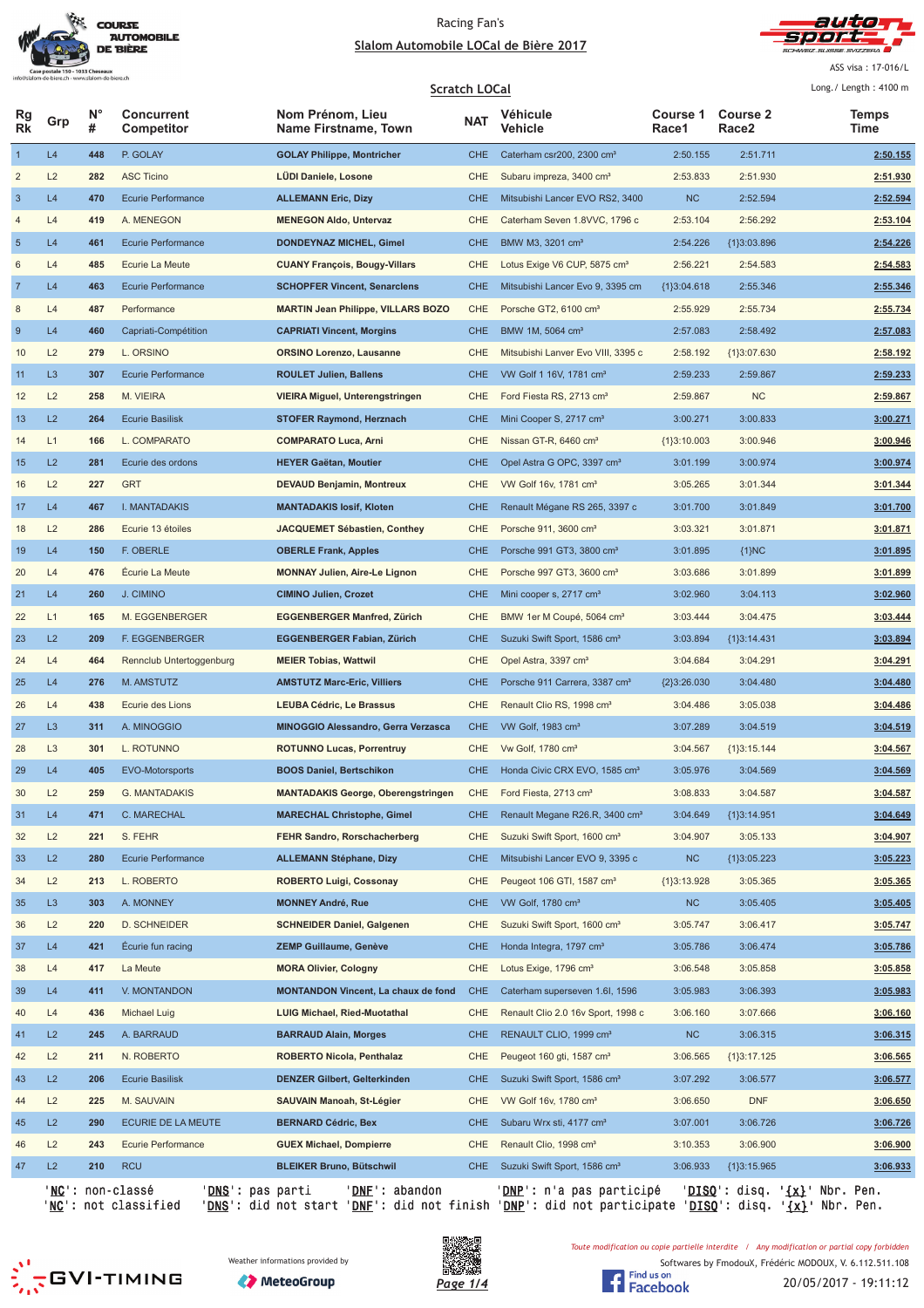



ASS visa : 17-016/L  $1 - 2 = 1 - 2 = 1$ 

|                 | <b>Scratch LOCal</b> |         |                                               |                                            |            |                                              |                   | Long./ Length: 4100 m    |                                                 |
|-----------------|----------------------|---------|-----------------------------------------------|--------------------------------------------|------------|----------------------------------------------|-------------------|--------------------------|-------------------------------------------------|
| Rg<br><b>Rk</b> | Grp                  | N°<br># | <b>Concurrent</b><br>Competitor               | Nom Prénom, Lieu<br>Name Firstname, Town   | <b>NAT</b> | Véhicule<br>Vehicle                          | Course 1<br>Race1 | <b>Course 2</b><br>Race2 | <b>Temps</b><br>Time                            |
| 48              | L2                   | 291     | E. PANCHAUD                                   | <b>PANCHAUD Etienne, Esmonts</b>           | <b>CHE</b> | Audi RS3, 4216 cm <sup>3</sup>               | 3:07.255          | 3:08.051                 | 3:07.255                                        |
| 49              | L1                   | 136     | E. BARBEZAT                                   | <b>BARBEZAT Elio, Nyon</b>                 | CHE        | Opel Corsa opc, 2720 cm <sup>3</sup>         | 3:07.331          | 3:08.693                 | 3:07.331                                        |
| 50              | L4                   | 422     | M. JABERG                                     | <b>JABERG Marco, Reichenbach</b>           | <b>CHE</b> | Honda Integra, 1797 cm <sup>3</sup>          | 3:07.603          | 3:07.377                 | 3:07.377                                        |
| 51              | L2                   | 240     | Squadra corse quadrifoglio                    | <b>PALTENGHI Massimo, Cugnasco</b>         | CHE        | Toyota GT86, 1998 cm <sup>3</sup>            | 3:07.399          | <b>NC</b>                | 3:07.399                                        |
| 52              | L4                   | 437     | Ecurie performance                            | <b>TARDY Gil, Pompaples</b>                | <b>CHE</b> | Renault Megane coupe, 1998 cm <sup>3</sup>   | 3:07.830          | ${1}3:20.330$            | 3:07.830                                        |
| 53              | L <sub>3</sub>       | 308     | Autersa Racing Team                           | <b>FAULER Meta, Stadel</b>                 | CHE        | VW Golf1, 1800 cm <sup>3</sup>               | 3:08.790          | 3:07.892                 | 3:07.892                                        |
| 54              | L4                   | 420     | L. DAMOND                                     | <b>DAMOND Laurent, Lutry</b>               | <b>CHE</b> | Lotus Elise, 1796 cm <sup>3</sup>            | 3:09.406          | 3:07.941                 | 3:07.941                                        |
| 55              | L2                   | 257     | <b>Ecurie Basilisk</b>                        | <b>SERVELLO Andreas, Therwil</b>           | CHE        | MINI Cooper S, 2701 cm <sup>3</sup>          | 3:09.516          | 3:07.968                 | 3:07.968                                        |
| 56              | L2                   | 216     | Y. JAQUEMET                                   | <b>JAQUEMET Yannick, Penthaz</b>           | <b>CHE</b> | Citroën Saxo 1.6 16V, 1587 cm <sup>3</sup>   | 3:10.033          | 3:08.071                 | 3:08.071                                        |
| 57              | L2                   | 230     | <b>I. STERGIADIS</b>                          | STERGIADIS Ioannis, Dübendorf              | CHE        | Honda Integra Type R, 1797 cm <sup>3</sup>   | 3:09.799          | 3:08.247                 | 3:08.247                                        |
| 58              | L1                   | 146     | J. GAUTHEY                                    | <b>GAUTHEY Jean-Michel, Champagne</b>      | <b>CHE</b> | Renault Mégane, 3397 cm <sup>3</sup>         | 3:08.624          | 3:09.064                 | 3:08.624                                        |
| 59              | L4                   | 462     | Ecurie Fun Racing                             | <b>ANGLADE Steve, Aïre</b>                 | CHE        | Subaru Impreza STI, 3390 cm <sup>3</sup>     | ${2}3:30.555$     | 3:09.460                 | 3:09.460                                        |
| 60              | L1                   | 145     | R. BERGER                                     | <b>BERGER Romain, Rolle</b>                | <b>CHE</b> | RENAULT Mégane RS AIR 14, 33                 | 3:09.556          | {1}3:18.442              | 3:09.556                                        |
| 61              | L1                   | 141     | R. ROCHAT                                     | ROCHAT Rémy, Le Solliat                    | CHE        | Audi S1 SB Quattro 2.0 TFSI, 337             | 3:09.746          | 3:10.515                 | 3:09.746                                        |
| 62              | L2                   | 242     | M. FALABRETTI                                 | <b>FALABRETTI Mario, Wangen an der Aar</b> | <b>CHE</b> | Renault Clio Sport 2.0 16V, 1998             | 3:10.837          | 3:10.014                 | 3:10.014                                        |
| 63              | L2                   | 287     | F. MOUCHE                                     | <b>MOUCHE Fabrice, Bonfol</b>              | CHE        | BMW M3 Coupé, 3999 cm <sup>3</sup>           | 3:12.123          | 3:10.258                 | 3:10.258                                        |
| 64              | L1                   | 161     | Ecurie performance                            | <b>MICHOU Nicolas, Le Brassus</b>          | <b>CHE</b> | Ford Focus rs, 4286 cm <sup>3</sup>          | 3:10.267          | 3:11.126                 | 3:10.267                                        |
| 65              | L2                   | 231     | Bödeli Racing Club                            | <b>SCHRANZ Michael, Wilderswil</b>         | CHE        | Honda Integra Type-R, 1797 cm <sup>3</sup>   | 3:10.280          | ${1}3:19.612$            | 3:10.280                                        |
| 66              | L2                   | 295     | R. FROSSARD                                   | <b>FROSSARD Ralph, Riaz</b>                | <b>CHE</b> | Bmw 1M coupé, 5064 cm <sup>3</sup>           | 3:10.296          | 3:11.338                 | 3:10.296                                        |
| 67              | L4                   | 439     | Écurie Performance                            | <b>DELAY Vincent, pampigny</b>             | CHE        | Renault Clio rs, 1998 cm <sup>3</sup>        | 3:10.647          | 3:14.131                 | 3:10.647                                        |
| 68              | L2                   | 263     | L. BAUMELER                                   | <b>BAUMELER Lars, Ittigen</b>              | <b>CHE</b> | MINI JCW, 2717 cm <sup>3</sup>               | {1}3:10.690       | <b>DNS</b>               | 3:10.690                                        |
| 69              | L2                   | 205     | Squadra Rotberg                               | RODELLA Igor, Zwingen                      | CHE        | Suzuki Swift, 1586 cm <sup>3</sup>           | ${1}3:23.521$     | 3:11.018                 | 3:11.018                                        |
| 70              | L1                   | 138     | S. BAUMGARTNER                                | <b>BAUMGARTNER Sébastien, Saint-Livres</b> | <b>CHE</b> | VW Polo, 3057 cm <sup>3</sup>                | 3:12.661          | 3:11.174                 | 3:11.174                                        |
| 71              | L4                   | 431     | <b>Gruyere Racing Team</b>                    | <b>STEINER Frédéric, Mossel</b>            | <b>CHE</b> | Seat Ibiza, 1984 cm <sup>3</sup>             | 3:11.670          | 3:12.843                 | 3:11.670                                        |
| 72              | L2                   | 229     | Gruyère Racing Team                           | <b>PINTO Antonio, Troistorrents</b>        | <b>CHE</b> | Honda Integra, 1797 cm <sup>3</sup>          | 3:30.183          | 3:11.787                 | 3:11.787                                        |
| 73              | L4                   | 457     | C. ETTER                                      | <b>ETTER Christophe, Gilly</b>             | <b>CHE</b> | Alfa Romeo 4C, 2975 cm <sup>3</sup>          | ${4}3:53.500$     | 3:12.206                 | 3:12.206                                        |
| 74              | L1                   | 134     | <b>MB Motorsport Team</b>                     | <b>ZAHND Hansueli, Thun</b>                | <b>CHE</b> | Peugeot 208 GTI, 2717 cm <sup>3</sup>        | 3:13.169          | 3:12.210                 | 3:12.210                                        |
| 75              | L1                   | 111     | T. RÜEDI                                      | <b>RUEDI Tobias, Wynigen</b>               | CHE        | Honda Integra Type R, 1797 cm <sup>3</sup>   | 3:12.629          | 3:13.127                 | 3:12.629                                        |
| 76              | L1                   | 119     | F. ANNEN                                      | <b>ANNEN Francis, Saxon</b>                | <b>CHE</b> | Renault Clio 2.0 16v, 1998 cm <sup>3</sup>   | 3:12.675          | 3:14.417                 | 3:12.675                                        |
| 77              | L2                   | 208     | R. TCHAGAUNOVA                                | <b>TCHAGAUNOVA Romain, Echichens</b>       | <b>CHE</b> | Suzuki Swift Sport 1.6, 1586 cm <sup>3</sup> | 3:12.755          | ${1}3:21.604$            | 3:12.755                                        |
| 78              | L4                   | 486     | M. RUBBI                                      | <b>RUBBI Michel, Cornaux</b>               | <b>CHE</b> | Lotus Exige Cup, 5875 cm <sup>3</sup>        | 3:12.842          | 3:14.540                 | 3:12.842                                        |
| 79              | L2                   | 273     | A. SANNA                                      | <b>SANNA Alexandre, Le Muids</b>           | CHE        | Alfa Romeo 147 GTA, 3200 cm <sup>3</sup>     | 3:15.697          | 3:12.974                 | 3:12.974                                        |
| 80              | L4                   | 456     | <b>B. ROSSELET</b>                            | <b>ROSSELET Benoit, Echandens</b>          | <b>CHE</b> | Mini Cooper S, 2717 cm <sup>3</sup>          | 3:13.735          | 3:13.227                 | 3:13.227                                        |
| 81              | L1                   | 147     | C. BLANC                                      | <b>BLANC Claude-Alain, Montricher</b>      | CHE        | Mitsubishi Lancer Evolution, 3397            | 3:13.371          | 3:13.914                 | 3:13.371                                        |
| 82              | L <sub>3</sub>       | 304     | Squadra corse quadrifoglio                    | <b>OSIO Michele, Saviese</b>               | <b>CHE</b> | Vw Golf, 1781 cm <sup>3</sup>                | 3:13.510          | 3:14.732                 | 3:13.510                                        |
| 83              | L4                   | 446     | Ecurie Performance                            | <b>BLULLE Jacques, St-Livres</b>           | CHE        | VW Polo G40, 2162 cm <sup>3</sup>            | 3:13.551          | ${1}3:24.095$            | 3:13.551                                        |
| 84              | L1                   | $121$   | <b>U. FANKHAUSER</b>                          | <b>FANKHAUSER Urs, Steffisburg</b>         | <b>CHE</b> | Honda Civic Type R, 1998 cm <sup>3</sup>     | 3:13.874          | 3:15.109                 | 3:13.874                                        |
| 85              | L1                   | 135     | Moura Richard                                 | <b>MOURA Richard, Châtel-St-Denis</b>      | CHE        | Peugeot 308 GTi, 2717 cm <sup>3</sup>        | 3:14.103          | 3:14.990                 | 3:14.103                                        |
| 86              | L2                   | 140     | M. DEVAUX                                     | DEVAUX Michel, Pieterlen                   | <b>CHE</b> | VW Golf, 3373 cm <sup>3</sup>                | 3:18.972          | 3:14.577                 | 3:14.577                                        |
| 87              | L2                   | 277     | Y. HEHLEN                                     | <b>HEHLEN Yoann, Romanel-sur-Lausanne</b>  | CHE        | Ford Sierra Cosworth, 3388 cm <sup>3</sup>   | 3:19.049          | 3:14.748                 | 3:14.748                                        |
| 88              | L1                   | 137     | <b>T. GAUHTEY</b>                             | <b>GAUHTEY Théo, Bretigny-sur-Morrens</b>  | <b>CHE</b> | Renault clio rs IV, 2751 cm <sup>3</sup>     | 3:15.015          | 3:14.769                 | 3:14.769                                        |
| 89              | L <sub>3</sub>       | 302     | C. AFFOLTER                                   | <b>AFFOLTER Christoph, Schwadernau</b>     | CHE        | Volkswagen Golf II GTI, 1780 cm <sup>3</sup> | 3:16.620          | 3:14.819                 | 3:14.819                                        |
| 90              | L2                   | 215     | D. JORAY                                      | <b>JORAY Didier, Gingins</b>               | <b>CHE</b> | Citröen Saxo, 1587 cm <sup>3</sup>           | 3:14.946          | 3:16.736                 | 3:14.946                                        |
| 91              | L1                   | 131     | Ecurie du nord                                | <b>NICOLE Patrice, Yvonand</b>             | CHE        | Opel Corsa opc nurburgring, 2717             | 3:15.725          | 3:15.056                 | 3:15.056                                        |
| 92              | L1                   | 109     | M. BUFF                                       | <b>BUFF Michel, Illarsaz</b>               | <b>CHE</b> | Honda Integra, 1797 cm <sup>3</sup>          | 3:16.209          | 3:15.077                 | 3:15.077                                        |
| 93              | L4                   | 447     | S. BAINS                                      | <b>BAINS Stewart, Wil</b>                  | CHE        | Opel Speedster 2.2, 2198 cm <sup>3</sup>     | 3:19.968          | 3:15.670                 | 3:15.670                                        |
| 94              | L2                   | 228     | R. PALERMO                                    | PALERMO Remo, Boussens                     | <b>CHE</b> | VW Golf, 1781 cm <sup>3</sup>                | 3:17.793          | 3:15.756                 | 3:15.756                                        |
|                 |                      |         | ' <u>NC</u> ': non-classé<br>'DNS': pas parti | 'DNE': abandon                             |            | ' <u>DNP</u> ': n'a pas participé            |                   |                          | ' <u>DISQ</u> ': disq. ' <u>{x}</u> ' Nbr. Pen. |

'<u>NC</u>': not classified '<u>DNS</u>': did not start '<u>DNF</u>': did not finish '<u>DNP</u>': did not participate '<u>DISQ</u>': disq. '<u>{x}</u>' Nbr. Pen.





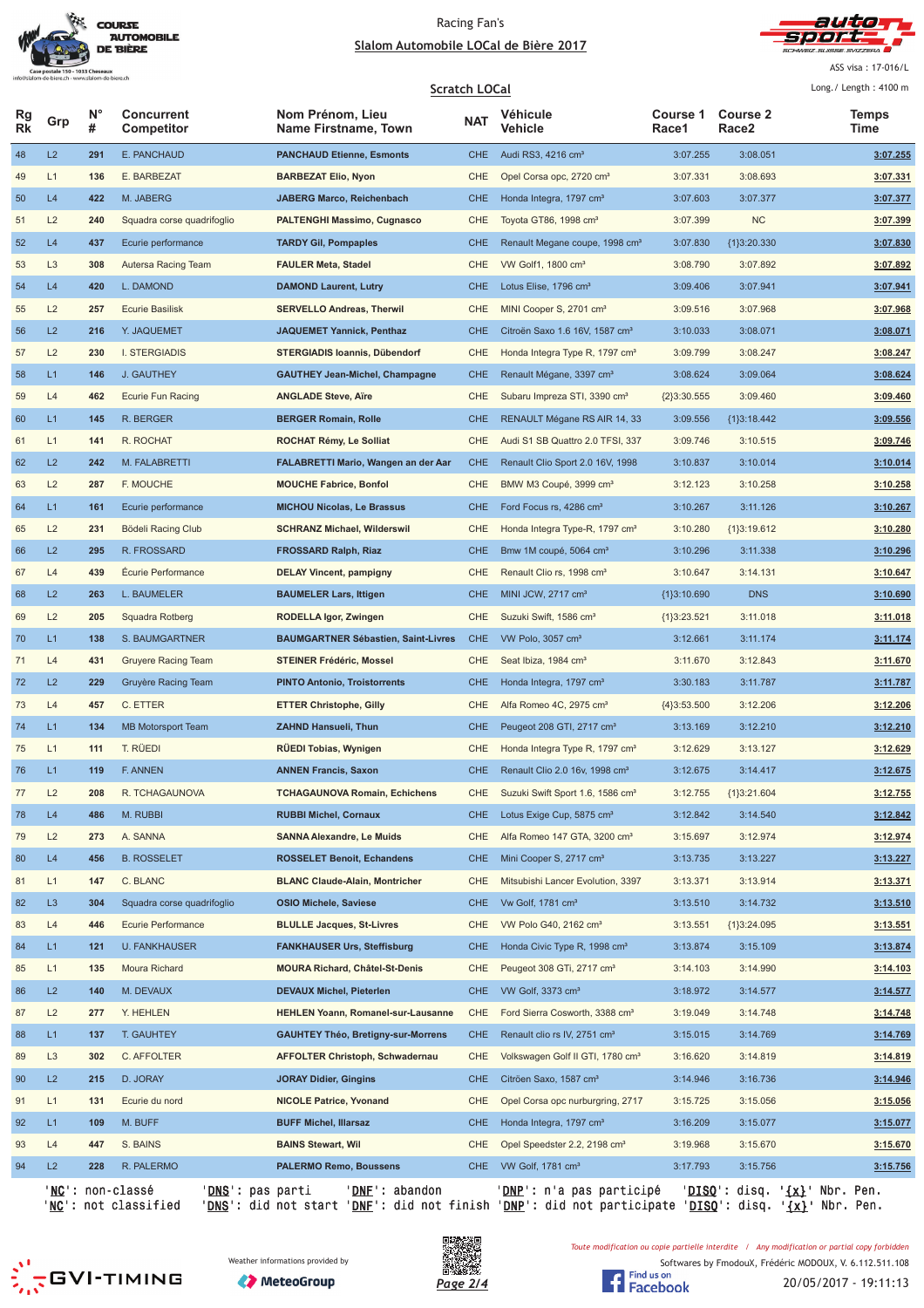



ASS visa : 17-016/L  $l$  ong  $l$  Longth  $: 4100 \text{ m}$ 

|          |                |         |                                 |                                            | <b>Scratch LOCal</b> |                                              |                   |                          | Long./ Length: 4100 m |
|----------|----------------|---------|---------------------------------|--------------------------------------------|----------------------|----------------------------------------------|-------------------|--------------------------|-----------------------|
| Rg<br>Rk | Grp            | N°<br># | <b>Concurrent</b><br>Competitor | Nom Prénom, Lieu<br>Name Firstname, Town   | <b>NAT</b>           | Véhicule<br>Vehicle                          | Course 1<br>Race1 | <b>Course 2</b><br>Race2 | Temps<br>Time         |
| 95       | L2             | 234     | J. FAMA                         | <b>FAMA Johnny, La Sarraz</b>              | <b>CHE</b>           | Renault mégane, 1998 cm <sup>3</sup>         | 3:15.943          | 3:15.882                 | 3:15.882              |
| 96       | L4             | 450     | L. DESSERICH                    | <b>DESSERICH Lukas, Horw</b>               | CHE                  | Abarth Biposto, 2326 cm <sup>3</sup>         | 3:18.684          | 3:15.906                 | 3:15.906              |
| 97       | L2             | 217     | M. HOSTETTLER                   | <b>HOSTETTLER Marco, Milken</b>            | <b>CHE</b>           | Honda Civic 1.6i V-Tec, 1594 cm <sup>3</sup> | 3:18.601          | 3:15.969                 | 3:15.969              |
| 98       | L4             | 418     | <b>Ecurie Biennoise</b>         | <b>MIGLIERINA Edi, Nidau</b>               | CHE                  | Lotus Elise, 1796 cm <sup>3</sup>            | ${1}3:24.004$     | 3:16.015                 | 3:16.015              |
| 99       | L2             | 275     | P. VERMOT                       | <b>VERMOT Patrice, Commugny</b>            | CHE                  | Ford Focus RS, 3380 cm <sup>3</sup>          | 3:17.094          | 3:16.318                 | 3:16.318              |
| 100      | L1             | 144     | E. MIZRAJI                      | <b>MIZRAJI Eduardo, Chamblon</b>           | CHE                  | Renault Mégane R26, 3397 cm <sup>3</sup>     | <b>NC</b>         | 3:16.631                 | 3:16.631              |
| 101      | L1             | 112     | N. FANKHAUSER                   | <b>FANKHAUSER Nicola, Blumenstein</b>      | <b>CHE</b>           | Honda Civic Type R, 1998 cm <sup>3</sup>     | 3:17.192          | ${1}3:26.036$            | 3:17.192              |
| 102      | L1             | 104     | Racing fan's                    | <b>SCHNEIDER Damien, Lausanne</b>          | CHE                  | Peugeot 106 1.6l 16v, 1587 cm <sup>3</sup>   | 3:17.712          | 3:17.716                 | 3:17.712              |
| 103      | L2             | 105     | O. MOREL                        | <b>MOREL Olivier, Chevilly</b>             | <b>CHE</b>           | Honda Civic, 1595 cm <sup>3</sup>            | 3:18.807          | 3:17.762                 | 3:17.762              |
| 104      | L4             | 416     | L. BARRAS                       | <b>BARRAS Loïc, Gillarens</b>              | CHE                  | Volkswagen Golf GTI, 1780 cm <sup>3</sup>    | 3:18.193          | 3:17.828                 | 3:17.828              |
| 105      | L1             | 118     | S. SCHWANDER                    | <b>SCHWANDER Simon, Bern</b>               | CHE                  | Renault Clio RS 3, 1998 cm <sup>3</sup>      | 3:17.950          | 3:19.329                 | 3:17.950              |
| 106      | L2             | 226     | <b>ECURIE PERFORMANCE</b>       | <b>MOINAT Nicolas, Grancy</b>              | CHE                  | VW Golf, 1780 cm <sup>3</sup>                | 3:20.342          | 3:18.179                 | 3:18.179              |
| 107      | L1             | 160     | M. BASSIN                       | <b>BASSIN Michel, La Plaine</b>            | <b>CHE</b>           | Ford Focus RS, 4286 cm <sup>3</sup>          | ${1}NC$           | 3:18.325                 | 3:18.325              |
| 108      | L2             | 262     | <b>RCU</b>                      | <b>BRUNNER Peter, Flawil</b>               | CHE                  | MINI Cooper S, 2717 cm <sup>3</sup>          | 3:18.608          | ${1}3:29.964$            | 3:18.608              |
| 109      | L1             | 107     | R. BIANCO                       | <b>BIANCO Roberto, Vessy</b>               | <b>CHE</b>           | Renault twingo RS, 1600 cm <sup>3</sup>      | 3:21.741          | 3:18.815                 | 3:18.815              |
| 110      | L4             | 285     | P. CHALANÇON                    | <b>CHALANÇON Patrick, Longirod</b>         | CHE                  | Porsche 993 C2 cabriolet, 3598 c             | 3:18.859          | 3:20.291                 | 3:18.859              |
| 111      | L1             | 120     | L. GUILLAUME                    | <b>GUILLAUME Loris, Yverdon-les-Bains</b>  | <b>CHE</b>           | Peugeot 306 2.0 16V, 1998 cm <sup>3</sup>    | ${1}3:30.273$     | 3:19.047                 | 3:19.047              |
| 112      | L4             | 449     | R. BRUTTIN                      | <b>BRUTTIN Rémy, Etagnieres</b>            | CHE                  | Bmw M3 e30, 2301 cm <sup>3</sup>             | 3:19.504          | ${1}3:29.918$            | 3:19.504              |
| 113      | L2             | 292     | F. WYSSEN                       | <b>WYSSEN Fabien, Etoy</b>                 | <b>CHE</b>           | Subaru wrx sti, 4250 cm <sup>3</sup>         | ${1}3:19.539$     | ${2}NC$                  | 3:19.539              |
| 114      | L2             | 272     | G. LAJUGEE                      | <b>LAJUGEE Guillaume, Bois d'Amont</b>     | CHE                  | BMW M3 E36, 3200 cm <sup>3</sup>             | NC                | 3:19.708                 | 3:19.708              |
| 115      | L2             | 246     | M. REGUEIRO                     | <b>REGUEIRO Manuel, Le Brassus</b>         | <b>CHE</b>           | Renault Clio, 2000 cm <sup>3</sup>           | ${1}3:19.811$     | ${1}3:25.339$            | 3:19.811              |
| 116      | L <sub>3</sub> | 310     | J. BURI                         | <b>BURI Jean-Pierre, Cartigny</b>          | CHE                  | Opel Kadett C GTE, 1977 cm <sup>3</sup>      | 3:22.857          | 3:20.395                 | 3:20.395              |
| 117      | L1             | 155     | J. AEBI                         | <b>AEBI Jean-Yves, St-Prex</b>             | <b>CHE</b>           | Mazda 3Mps, 3844 cm <sup>3</sup>             | 3:20.967          | 3:21.196                 | 3:20.967              |
| 118      | L2             | 201     | Scuderia Taifyn                 | JACOT Philippe, Cortaillod                 | CHE                  | Peugeot 106 Rallye, 1293 cm <sup>3</sup>     | 3:27.567          | 3:21.071                 | 3:21.071              |
| 119      | L4             | 402     | V. REGARD                       | <b>REGARD Vincent, Palezieux</b>           | CHE                  | Suzuki swift GTI, 1298 cm <sup>3</sup>       | 3:21.332          | 3:21.701                 | 3:21.332              |
| 120      | L2             | 251     | A. JAQUEMET                     | <b>JAQUEMET Alain, Ferlens</b>             | <b>CHE</b>           | SEAT IBIZA CUPRA, 2363 cm <sup>3</sup>       | 3:23.256          | 3:21.335                 | 3:21.335              |
| 121      | L2             | 204     | C. DE FRANCESCO                 | DE FRANCESCO Claudio, Pfäffikon ZH         | <b>CHE</b>           | Suzuki Swift Sport, 1586 cm <sup>3</sup>     | 3:21.425          | 3:23.357                 | 3:21.425              |
| 122      | L1             | 130     | M. PICARD                       | <b>PICARD Marielle, Sonvilier</b>          | CHE                  | Ford Fiesta, 2713 cm <sup>3</sup>            | 3:21.488          | 3:22.715                 | 3:21.488              |
| 123      | L2             | 261     | Stefan Müller                   | <b>MULLER Stefan, Ebikon</b>               | <b>CHE</b>           | Mini Countryman JCW JCW, 2717                | ${2}NC$           | 3:21.995                 | 3:21.995              |
| 124      | L <sub>3</sub> | 305     | E. LEHMANN                      | <b>LEHMANN Eric, Epalinges</b>             | <b>CHE</b>           | WV17 GOLF GTI, 1781 cm <sup>3</sup>          | ${1}3:22.043$     | <b>NC</b>                | 3:22.043              |
| 125      | L2             | 218     | C. SCHWARZ                      | <b>SCHWARZ Cyril, Grancy</b>               | <b>CHE</b>           | Honda Civic 1.6 VTi, 1595 cm <sup>3</sup>    | 3:29.865          | 3:22.506                 | 3:22.506              |
| 126      | L1             | 116     | E. FELDER                       | <b>FELDER Eric, Chardonne</b>              | CHE                  | Renault Clio 2.0 16V, 1998 cm <sup>3</sup>   | 3:22.553          | 3:25.030                 | 3:22.553              |
| 127      | L4             | 466     | L. LA TORRE                     | <b>LA TORRE Luca, Winterthur</b>           | <b>CHE</b>           | Renault Megane RS Trophy, 3397               | 3:22.650          | 3:22.934                 | 3:22.650              |
| 128      | L <sub>3</sub> | 312     | Ecurie La Meute                 | <b>MONNAY Pierre, Aire-Le Lignon</b>       | CHE                  | Porsche 911 2.7, 2685 cm <sup>3</sup>        | 3:22.750          | NC                       | 3:22.750              |
| 129      | L4             | 432     | M. CARAPELLA                    | <b>CARAPELLA Mario, Le Mont sur Lausan</b> | <b>CHE</b>           | Seat Ibiza Cupra, 1984 cm <sup>3</sup>       | 3:23.339          | 3:24.246                 | 3:23.339              |
| 130      | L1             | 142     | Ecurie La Meute                 | <b>BLEULER René, Aïre</b>                  | CHE                  | Audi S1 SB, 3373 cm <sup>3</sup>             | 3:23.674          | 3:29.794                 | 3:23.674              |
| 131      | L4             | 410     | Y. ZIEGLER                      | ZIEGLER Yann, Crissier                     | CHE                  | Peugeot 106 GTI 16V, 1587 cm <sup>3</sup>    | 3:23.775          | 3:24.258                 | 3:23.775              |
| 132      | L1             | 103     | T. LEUBA                        | <b>LEUBA Thibaud, Le Brassus</b>           | CHE                  | Citroen C2, 1587 cm <sup>3</sup>             | ${1}3:35.985$     | 3:24.075                 | 3:24.075              |
|          | L2             |         |                                 |                                            |                      |                                              |                   |                          |                       |
| 133      |                | 238     | S. SONNEY                       | <b>SONNEY Sylvain, Corcelles-Payerne</b>   | <b>CHE</b>           | Renault Clio 2.0 16V, 1998 cm <sup>3</sup>   | NC                | 3:24.154                 | 3:24.154              |
| 134      | L2             | 239     | C. GILLIÉRON                    | GILLIERON Christophe, Etoy                 | CHE                  | Renault Clio RS, 1998 cm <sup>3</sup>        | 3:24.202          | <b>DNS</b>               | 3:24.202              |
| 135      | L1             | 133     | <b>MB Motorsport Team</b>       | WERTHMÜLLER Thomas, Thun                   | CHE                  | Peugeot 308 GTI 270, 2717 cm <sup>3</sup>    | 3:24.377          | 3:25.003                 | 3:24.377              |
| 136      | L2             | 235     | O. VUFFRAY                      | VUFFRAY Olivier, Vufflens-le-Château       | CHE                  | Renault Clio RS, 1998 cm <sup>3</sup>        | 3:24.551          | ${1}NC$                  | 3:24.551              |
| 137      | L4             | 415     | A. MONNET                       | <b>MONNET Axel, Grancy</b>                 | <b>CHE</b>           | VW GOLF, 1780 cm <sup>3</sup>                | 3:24.584          | 3:33.240                 | 3:24.584              |
| 138      | L2             | 241     | A. BRUTTIN                      | <b>BRUTTIN Alexis, Etagnières</b>          | CHE                  | Renault Clio, 1998 cm <sup>3</sup>           | 3:24.777          | NC                       | 3:24.777              |
| 139      | L1             | 132     | N. MULLER                       | <b>MULLER Nicolas, Colombier</b>           | CHE                  | Opel Corsa D OPC NE, 2717 cm <sup>3</sup>    | 3:25.107          | 3:25.443                 | 3:25.107              |
| 140      | L4             | 445     | J. KUSTNER                      | <b>KUSTNER Jessica, Echallens</b>          | <b>CHE</b>           | VW Polo G40, 2162 cm <sup>3</sup>            | 3:25.516          | 3:26.392                 | 3:25.516              |
| 141      | L1             | 151     | Ecurie Performance              | <b>BESSON Jean-Luc, Romanel</b>            | CHE                  | Porsche 911 Carerra 4S, 3824 cm              | NC                | 3:26.334                 | 3:26.334              |

'<u>NC</u>': non-classé '<u>DNS</u>': pas parti '<u>DNF</u>': abandon '<u>DNP</u>': n'a pas participé '<u>DISQ</u>': disq. '<u>{x}</u>' Nbr. Pen. '<u>NC</u>': not classified '<u>DNS</u>': did not start '<u>DNF</u>': did not finish '<u>DNP</u>': did not participate '<u>DISQ</u>': disq. '<u>{x}</u>' Nbr. Pen.





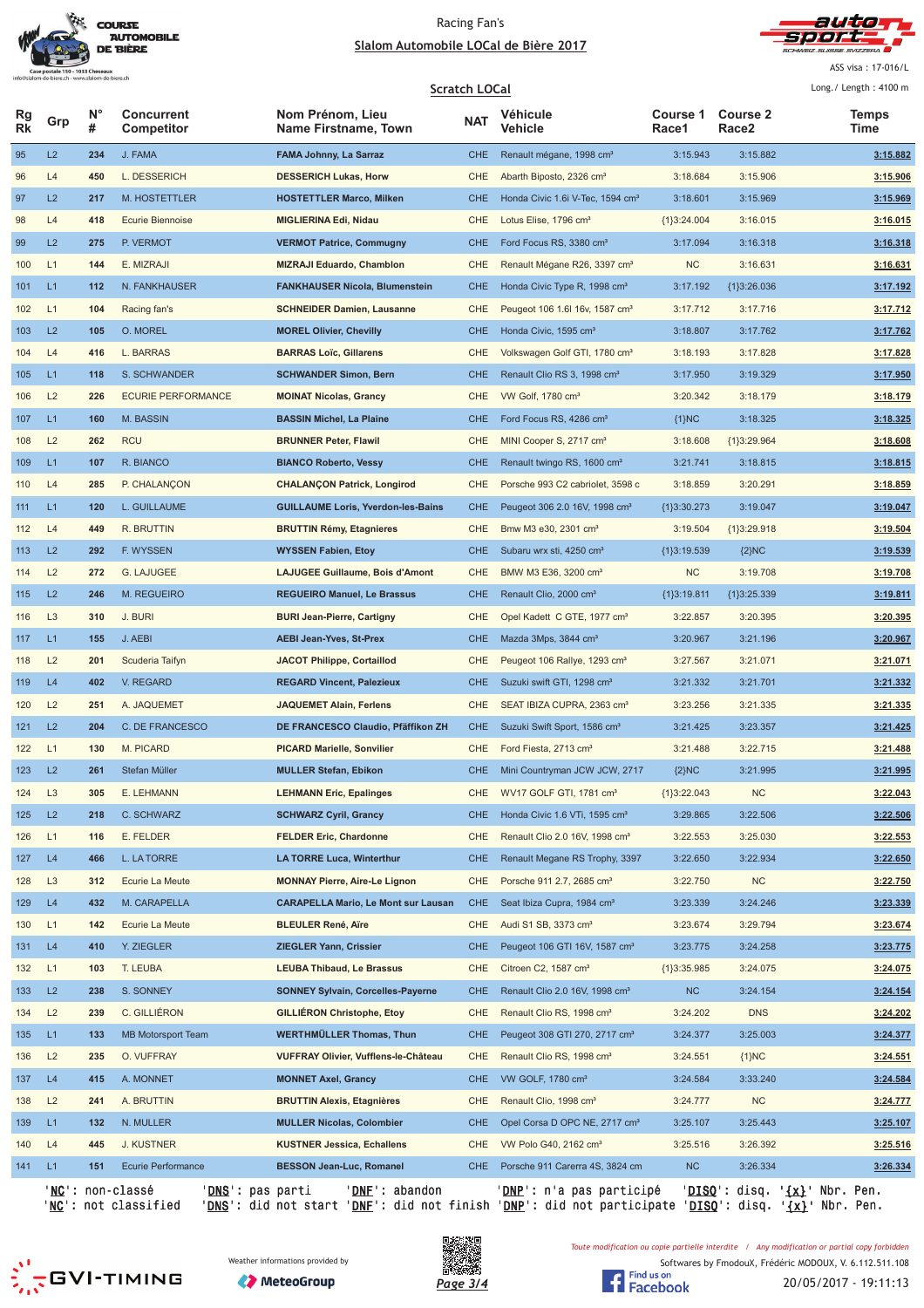



ASS visa : 17-016/L  $100<sup>1</sup>$ 

|                              | Scratch LOCal  |                  |                                                                          |                                                                                                                                                                          |            |                                              | Long. / Length: $4100$ m |                                                 |                      |
|------------------------------|----------------|------------------|--------------------------------------------------------------------------|--------------------------------------------------------------------------------------------------------------------------------------------------------------------------|------------|----------------------------------------------|--------------------------|-------------------------------------------------|----------------------|
| Rg<br><b>Rk</b>              | Grp            | $N^{\circ}$<br># | <b>Concurrent</b><br>Competitor                                          | Nom Prénom, Lieu<br>Name Firstname, Town                                                                                                                                 | <b>NAT</b> | Véhicule<br>Vehicle                          | Course 1<br>Race1        | <b>Course 2</b><br>Race2                        | <b>Temps</b><br>Time |
| 142                          | L2             | 207              | <b>D. BURKHART</b>                                                       | <b>BURKHART Dani, St. Gallen</b>                                                                                                                                         | <b>CHE</b> | Suzuki Swift Sport, 1586 cm <sup>3</sup>     | 3:26.396                 | 3:27.461                                        | 3:26.396             |
| 143                          | L2             | 278              | S. CHASSOT                                                               | <b>CHASSOT Samuel, Saubraz</b>                                                                                                                                           | CHE        | Subaru Impreza GT, 3390 cm <sup>3</sup>      | NC                       | ${1}3:26.583$                                   | 3:26.583             |
| 144                          | L2             | 214              | Ecurie Performance                                                       | <b>DUPUIS Raphael, Montricher</b>                                                                                                                                        | <b>CHE</b> | Peugeot 106, 1587 cm <sup>3</sup>            | 3:29.571                 | 3:26.925                                        | 3:26.925             |
| 145                          | L2             | 236              | C. MÜHLESTEIN                                                            | <b>MÜHLESTEIN Cédric, Genolier</b>                                                                                                                                       | CHE        | Toyota GT86, 1998 cm <sup>3</sup>            | <b>NC</b>                | 3:27.158                                        | 3:27.158             |
| 146                          | L4             | 408              | V. BLANC                                                                 | <b>BLANC Vincent, Ayent</b>                                                                                                                                              | <b>CHE</b> | Peugeot 106, 1587 cm <sup>3</sup>            | 3:29.008                 | 3:27.208                                        | 3:27.208             |
| 147                          | L2             | 271              | R. MAEDER                                                                | <b>MAEDER Roland, Carrouge</b>                                                                                                                                           | <b>CHE</b> | Porsche 911 Carrera, 3163 cm <sup>3</sup>    | 3:29.632                 | 3:27.238                                        | 3:27.238             |
| 148                          | L4             | 406              | M. VULTAGIO                                                              | <b>VULTAGIO Marvin, Ardon</b>                                                                                                                                            | <b>CHE</b> | Peugeot 106 GTI, 1587 cm <sup>3</sup>        | 3:33.770                 | 3:28.160                                        | 3:28.160             |
| 149                          | L2             | 244              | J. ZIEGLER                                                               | <b>ZIEGLER Joana, Bussigny</b>                                                                                                                                           | <b>CHE</b> | Ford Fiesta ST, 1999 cm <sup>3</sup>         | ${2}3:48.142$            | 3:28.265                                        | 3:28.265             |
| 150                          | L1             | 114              | L. MENTHONNEX                                                            | <b>MENTHONNEX Lucie, Bougy-villars</b>                                                                                                                                   | <b>CHE</b> | Renault Clio RS, 1998 cm <sup>3</sup>        | ${1}3:34.836$            | 3:28.267                                        | 3:28.267             |
| 151                          | L4             | 401              | M. SAVOY                                                                 | <b>SAVOY Maurice, Attalens</b>                                                                                                                                           | <b>CHE</b> | Suzuki Swift GTI, 1298 cm <sup>3</sup>       | 3:28.517                 | 3:29.704                                        | 3:28.517             |
| 152                          | L1             | 152              | M. ETIENNE                                                               | <b>ETIENNE Michel, Les Geneveys s/Coffra</b>                                                                                                                             | <b>CHE</b> | Ford RS Ford RS, 3843 cm <sup>3</sup>        | <b>NC</b>                | 3:28.746                                        | 3:28.746             |
| 153                          | L <sub>3</sub> | 306              | All-in-Racing Team                                                       | <b>BRUNNER Patrice, St-Cierges</b>                                                                                                                                       | <b>CHE</b> | VW Golf 1 GTI, 1781 cm <sup>3</sup>          | ${1}3:38.533$            | 3:28.861                                        | 3:28.861             |
| 154                          | L1             | 117              | <b>T. ANNEN</b>                                                          | <b>ANNEN Thierry, Zurich</b>                                                                                                                                             | <b>CHE</b> | Renault Clio 2.0, 1998 cm <sup>3</sup>       | <b>NC</b>                | {1}3:29.802                                     | 3:29.802             |
| 155                          | L4             | 256              | P. JAQUIER                                                               | JAQUIER Philippe, 1121 Bremblens                                                                                                                                         | <b>CHE</b> | Porsche Boxster, 2687 cm <sup>3</sup>        | 3:32.932                 | 3:29.818                                        | 3:29.818             |
| 156                          | L2             | 219              | A. ERNST                                                                 | <b>ERNST Antoine, La Sarraz</b>                                                                                                                                          | <b>CHE</b> | Renault Twingo 1.6 16v, 1598 cm <sup>3</sup> | 3:29.851                 | {1}3:40.354                                     | 3:29.851             |
| 157                          | L2             | 237              | R. CHERBUIN                                                              | <b>CHERBUIN Rachelle, Sâles</b>                                                                                                                                          | <b>CHE</b> | Renault Clio, 1998 cm <sup>3</sup>           | 3:31.149                 | 3:34.412                                        | 3:31.149             |
| 158                          | L1             | 110              | P. TINGUELY                                                              | <b>TINGUELY Pierre, Granges-Paccot</b>                                                                                                                                   | <b>CHE</b> | Honda Integra, 1797 cm <sup>3</sup>          | 3:32.594                 | 3:32.185                                        | 3:32.185             |
| 159                          | L4             | 455              | S. REYMOND                                                               | <b>REYMOND Steve, Gimel</b>                                                                                                                                              | <b>CHE</b> | Toyota yaris ts, 2545 cm <sup>3</sup>        | 3:39.264                 | 3:33.321                                        | 3:33.321             |
| 160                          | L1             | 113              | S. MARÉCHAL                                                              | <b>MARÉCHAL Stéphane, Gimel</b>                                                                                                                                          | <b>CHE</b> | Renault Clio 3RS, 1998 cm <sup>3</sup>       | ${1}3:33.375$            | ${1}3:37.292$                                   | 3:33.375             |
| 161                          | L2             | 255              | S. MULLER                                                                | <b>MULLER sébastien, Cottens</b>                                                                                                                                         | CHE        | Mitsubishi Colt, 2550 cm <sup>3</sup>        | 3:34.617                 | 3:35.780                                        | 3:34.617             |
| 162                          | L4             | 409              | Y. BAMERT                                                                | <b>BAMERT Yvonne, Maur</b>                                                                                                                                               | <b>CHE</b> | Toyota AE86, 1587 cm <sup>3</sup>            | 3:34.792                 | 3:37.315                                        | 3:34.792             |
| 163                          | L4             | 469              | <b>B. PRAPLAN</b>                                                        | <b>PRAPLAN Basile, Ayent</b>                                                                                                                                             | <b>CHE</b> | Ford Sierra Cosworth, 3400 cm <sup>3</sup>   | 3:37.079                 | 3:36.171                                        | 3:36.171             |
| 164                          | L1             | 106              | <b>G. NOIRJEAN</b>                                                       | <b>NOIRJEAN Georges, Payerne</b>                                                                                                                                         | <b>CHE</b> | Nissan micra, 1598 cm <sup>3</sup>           | NC                       | 3:37.292                                        | 3:37.292             |
| 165                          | L2             | 212              | V. MERLOTTI                                                              | <b>MERLOTTI Vincent, Les Bayards</b>                                                                                                                                     | CHE        | Citroen Saxo VTS, 1587 cm <sup>3</sup>       | 3:37.830                 | 3:39.507                                        | 3:37.830             |
| 166                          | L2             | 102              | R. PIQUEREZ                                                              | <b>PIQUEREZ Romain, St-Ursanne</b>                                                                                                                                       | <b>CHE</b> | Mitsubishi Colt 1.5 R, 2496 cm <sup>3</sup>  | 3:40.261                 | 3:42.243                                        | 3:40.261             |
| 167                          | L4             | 407              | A. ROSE                                                                  | ROSE Aurélien, Aigle                                                                                                                                                     | CHE        | Citroën Saxo, 1587 cm <sup>3</sup>           | ${1}NC$                  | 3:40.929                                        | 3:40.929             |
| 168                          | L2             | 202              | Y. BEYELER                                                               | <b>BEYELER Yves, Ecublens</b>                                                                                                                                            | <b>CHE</b> | VW Polo, 1390 cm <sup>3</sup>                | NC                       | 3:44.504                                        | 3:44.504             |
| 169                          | L4             | 433              | S. DURUSSEL                                                              | <b>DURUSSEL Stéphane, Romanel</b>                                                                                                                                        | <b>CHE</b> | Peugeot 206, 1997 cm <sup>3</sup>            | <b>DNF</b>               | 3:46.013                                        | 3:46.013             |
| 170                          | L1             | 115              | F. MARÉCHAL                                                              | <b>MARECHAL Florian, Gimel</b>                                                                                                                                           | <b>CHE</b> | Renault Clio, 1998 cm <sup>3</sup>           | 3:47.117                 | <b>NC</b>                                       | 3:47.117             |
| 171                          | L4             | 434              | O. CONSTANTIN                                                            | <b>CONSTANTIN Olivier, Ayent</b>                                                                                                                                         | CHE        | Renault Clio williams, 1997 cm <sup>3</sup>  | <b>DNS</b>               | 3:50.901                                        | 3:50.901             |
| 172                          | L1             | 125              | E. CORDEY                                                                | <b>CORDEY Elodie, Chavornay</b>                                                                                                                                          | <b>CHE</b> | Opel Corsa D 1.4T, 2315 cm <sup>3</sup>      | 3:59.107                 | 3:54.029                                        | 3:54.029             |
|                              | L1             | 126              | P. BAUDILLON                                                             | <b>BAUDILLON Pascal, Viry</b>                                                                                                                                            | <b>CHE</b> | Fiat 595C Abarth, 2380 cm <sup>3</sup>       | <b>DNF</b>               | <b>DNS</b>                                      |                      |
| ٠                            | L1             | 143              | <b>B. SCHOPFER</b>                                                       | <b>SCHOPFER Blaise, Ballens</b>                                                                                                                                          | <b>CHE</b> | Honda Civic 2.0i Type R, 3393 cm             | <b>DNP</b>               | <b>DNP</b>                                      | <u>desem</u>         |
| $\qquad \qquad \blacksquare$ | L2             | 250              | G. GIORDANO                                                              | GIORDANO Gérard, Penthaz                                                                                                                                                 | <b>CHE</b> | Fiat 500, 2326 cm <sup>3</sup>               | NC                       | <b>DNS</b>                                      | $\frac{1}{2}$        |
| ٠                            | L2             | 265              | Marc André Fahrni                                                        | <b>FAHRNI Marc André, Rances</b>                                                                                                                                         | <b>CHE</b> | Mini COOPER S, 2717 cm <sup>3</sup>          | <b>NC</b>                | NC                                              | <u>desem</u>         |
|                              | L2             | 270              | S. CIMINO                                                                | <b>CIMINO Sergio, crozet</b>                                                                                                                                             | <b>CHE</b> | Wolkswagen Golf GTI, 3060 cm <sup>3</sup>    | <b>NC</b>                | <b>NC</b>                                       | $200 - 200$          |
| ٠                            | L2             | 288              | F. DA COSTA                                                              | DA COSTA Filipe, Bois d'Amont                                                                                                                                            | <b>CHE</b> | BMW M3 e92, 3999 cm <sup>3</sup>             | NC                       | NC                                              | ككت                  |
|                              | L4             | 423              | M. CORTESE                                                               | <b>CORTESE Matteo, Monthey</b>                                                                                                                                           | <b>CHE</b> | Toyota mr2, $1800 \text{ cm}^3$              | ${1}NC$                  | ${1}NC$                                         | <u> 1999 - 199</u>   |
|                              | L4             | 451              | <b>Walter Reho</b>                                                       | <b>REHO Walter, Hergiswil</b>                                                                                                                                            | CHE        | Abarth Biposto, 2326 cm <sup>3</sup>         | NC                       | <b>NC</b>                                       | <u>desem</u>         |
|                              | 'NC' :         |                  | ' <b>NC</b> ': non-classé<br>' <u>DNS</u> ': pas parti<br>not classified | 'DNF': abandon<br>' <mark>DNS</mark> ': did not start ' <u>DNF</u> ': did not finish ' <u>DNP</u> ': did not participate ' <u>DISQ</u> ': disq. ' <u>{x}</u> ' Nbr. Pen. |            | <u>DNP</u> ': n'a pas participé              |                          | ' <u>DISQ</u> ': disq. ' <u>{x}</u> ' Nbr. Pen. |                      |

<u> **DC : S. Chabl**</u>

 **!"#\$**





Softwares by FmodouX, Frédéric MODOUX, V. 6.112.511.108 Toute modification ou copie partielle interdite / Any modification or partial copy forbidden

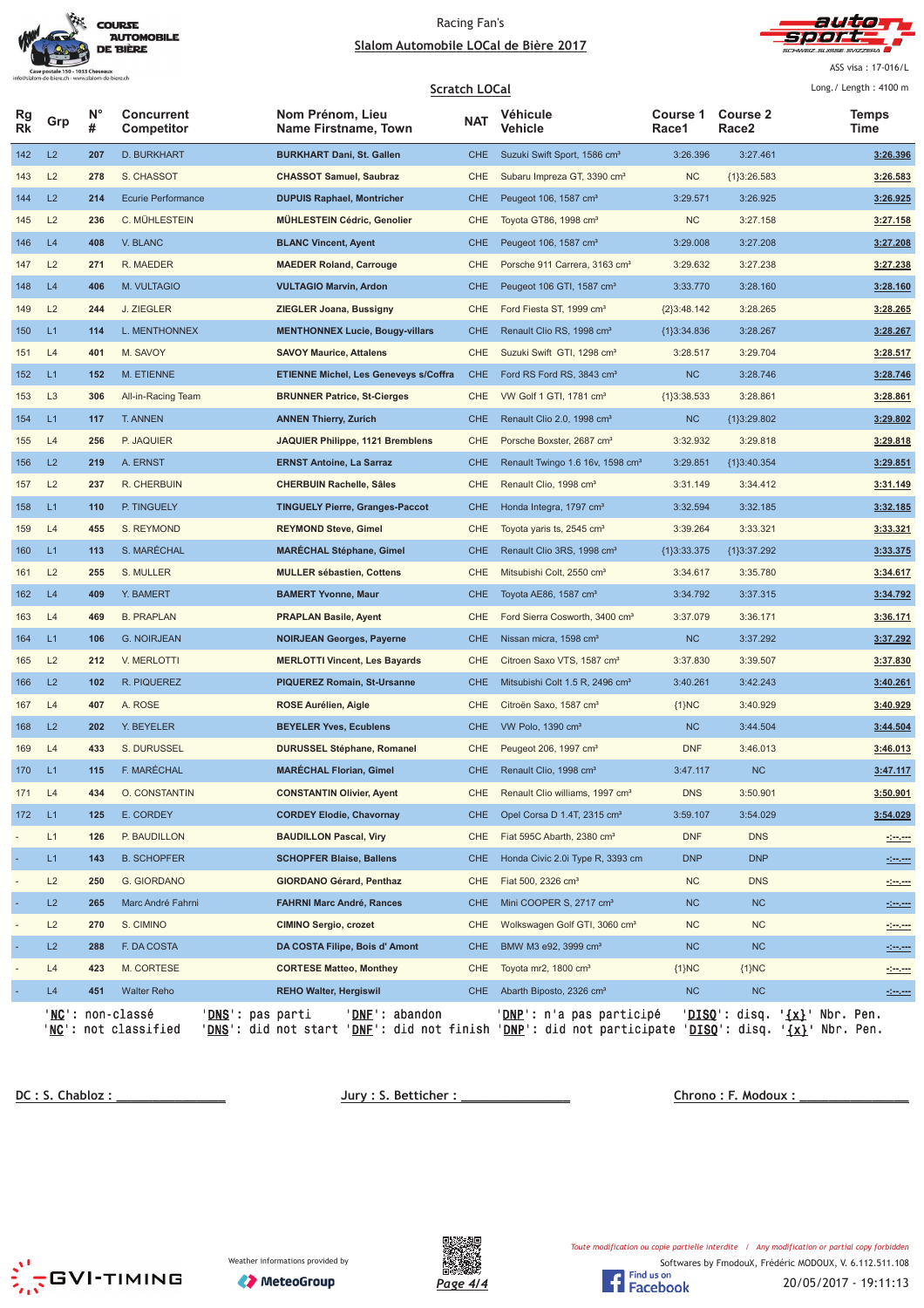

Racing Fan's



|                |         | <b>AUTOMOBILE</b><br><b>DE BIÈRE</b>                                                 |                                                |                   | Slalom Automobile LOCal de Bière 2017      |                      |                      | SCHWEIZ SUISSE SVIZZERA |
|----------------|---------|--------------------------------------------------------------------------------------|------------------------------------------------|-------------------|--------------------------------------------|----------------------|----------------------|-------------------------|
|                |         | Case postale 150 - 1033 Cheseaux<br>info@slalom-de-biere.ch - www.slalom-de-biere.ch |                                                |                   |                                            |                      |                      | ASS visa: 17-016/L      |
|                |         |                                                                                      |                                                | <b>Essais LOC</b> |                                            |                      |                      | Long./ Length: 4100 m   |
| Rg<br>Rk       | N°<br># | <b>Concurrent</b><br>Competitor                                                      | Nom Prénom, Lieu<br><b>Name Firstame, Town</b> | <b>NAT</b>        | Véhicule<br><b>Vehicle</b>                 | Essai 1<br>Training1 | Essai 2<br>Training2 | <b>Temps</b><br>Time    |
|                |         | Catégorie / Category : L1 0 -> 1600 cm <sup>3</sup>                                  |                                                |                   |                                            |                      |                      |                         |
|                | 104     | Racing fan's                                                                         | Damien SCHNEIDER, Lausanne                     | <b>CHE</b>        | Peugeot 106 1.6l 16v, 1587 cm <sup>3</sup> | 3:19.933             | 3:17.124             | 3:17.124                |
| $\overline{2}$ | 107     | R. BIANCO                                                                            | Roberto BIANCO, Vessy                          | CHE               | Renault twingo RS, 1600 cm <sup>3</sup>    | 3:23.804             | 3:30.451             | 3:23.804                |
| 3              | 103     | T. LEUBA                                                                             | <b>Thibaud LEUBA, Le Brassus</b>               | <b>CHE</b>        | Citroen C2, 1587 cm <sup>3</sup>           | 3:29.539             | 3:25.837             | 3:25.837                |
|                | 106     | <b>G. NOIRJEAN</b>                                                                   | Georges NOIRJEAN, Payerne                      | <b>CHE</b>        | Nissan micra, 1598 cm <sup>3</sup>         | 3:48.107             | 3:40.727             | 3:40.727                |
|                |         | Catégorie / Category : L1                                                            | 1601 -> 2000 cm <sup>3</sup>                   |                   |                                            |                      |                      |                         |
|                | 119     | F. ANNEN                                                                             | <b>Francis ANNEN, Saxon</b>                    | <b>CHE</b>        | Renault Clio 2.0 16v, 1998 cm <sup>3</sup> | 3:17.680             | 3:13.645             | 3:13.645                |
| $\overline{2}$ | 121     | <b>U. FANKHAUSER</b>                                                                 | Urs FANKHAUSER, Steffisburg                    | CHE               | Honda Civic Type R, 1998 cm <sup>3</sup>   | 3:20.706             | 3:15.131             | 3:15.131                |
| 3              | 111     | T. RÜEDI                                                                             | Tobias RÜEDI, Wynigen                          | <b>CHE</b>        | Honda Integra Type R, 1797 cm <sup>3</sup> | 3:25.808             | 3:15.378             | 3:15.378                |
| $\overline{4}$ | 109     | M. BUFF                                                                              | <b>Michel BUFF, Illarsaz</b>                   | <b>CHE</b>        | Honda Integra, 1797 cm <sup>3</sup>        | 3:22.079             | 3:17.490             | 3:17.490                |
| $\sqrt{5}$     | 120     | L. GUILLAUME                                                                         | Loris GUILLAUME, Yverdon-les-Bains             | CHE               | Peugeot 306 2.0 16V, 1998 cm <sup>3</sup>  | 3:18.580             | 3:17.511             | 3:17.511                |
| 6              | 112     | N. FANKHAUSER                                                                        | Nicola FANKHAUSER, Blumenstein                 | CHE               | Honda Civic Type R, 1998 cm <sup>3</sup>   | 3:24.980             | 3:18.040             | 3:18.040                |
| $\overline{7}$ | 118     | S. SCHWANDER                                                                         | Simon SCHWANDER, Bern                          | <b>CHE</b>        | Renault Clio RS 3, 1998 cm <sup>3</sup>    | 3:28.491             | 3:19.880             | 3:19.880                |
| 8              | 117     | T. ANNEN                                                                             | <b>Thierry ANNEN, Zurich</b>                   | CHE               | Renault Clio 2.0, 1998 cm <sup>3</sup>     | 3:23.944             | 3:20.733             | 3:20.733                |
| 9              | 113     | S. MARÉCHAL                                                                          | Stéphane MARÉCHAL, Gimel                       | <b>CHE</b>        | Renault Clio 3RS, 1998 cm <sup>3</sup>     | 3:33.112             | 3:22.462             | 3:22.462                |
| 10             | 114     | L. MENTHONNEX                                                                        | Lucie MENTHONNEX, Bougy-villars                | CHE               | Renault Clio RS, 1998 cm <sup>3</sup>      | 3:27.350             | 3:24.752             | 3:24.752                |
| 11             | 116     | E. FELDER                                                                            | Eric FELDER, Chardonne                         | <b>CHE</b>        | Renault Clio 2.0 16V, 1998 cm <sup>3</sup> | 3:30.297             | 3:24.870             | 3:24.870                |
| 12             | 110     | P. TINGUELY                                                                          | Pierre TINGUELY, Granges-Paccot                | CHE               | Honda Integra, 1797 cm <sup>3</sup>        | 3:44.935             | 3:35.623             | 3:35.623                |
| 13             | 115     | F. MARÉCHAL                                                                          | Florian MARÉCHAL, Gimel                        | CHE               | Renault Clio, 1998 cm <sup>3</sup>         | 3:56.404             | 3:48.837             | 3:48.837                |
|                |         | Catégorie / Category : L1                                                            | $2001 - 2500$ cm <sup>3</sup>                  |                   |                                            |                      |                      |                         |
|                | 126     | P. BAUDILLON                                                                         | <b>Pascal BAUDILLON, Viry</b>                  | <b>CHE</b>        | Fiat 595C Abarth, 2380 cm <sup>3</sup>     | 3:41.165             | 3:30.150             | 3:30.150                |
| $\overline{2}$ | 125     | E. CORDEY                                                                            | Elodie CORDEY, Chavornay                       | CHE               | Opel Corsa D 1.4T, 2315 cm <sup>3</sup>    | 4:08.406             | 4:02.213             | 4:02.213                |
|                |         | Catégorie / Category:<br>L1.                                                         | $2501 - 3000$ cm <sup>3</sup>                  |                   |                                            |                      |                      |                         |
|                | 136     | E. BARBEZAT                                                                          | Elio BARBEZAT, Nyon                            | CHE               | Opel Corsa opc, 2720 cm <sup>3</sup>       | 3:09.752             | 3:08.098             | 3:08.098                |
| $\overline{2}$ | 134     | <b>MB Motorsport Team</b>                                                            | Hansueli ZAHND, Thun                           | CHE               | Peugeot 208 GTI, 2717 cm <sup>3</sup>      | 3:11.955             | 3:09.427             | 3:09.427                |
| 3              | 137     | T. GAUHTEY                                                                           | Théo GAUHTEY, Bretigny-sur-Morrens             | <b>CHE</b>        | Renault clio rs IV, 2751 cm <sup>3</sup>   | 3:17.917             | 3:14.477             | 3:14.477                |
| 4              | 135     | Moura Richard                                                                        | Richard MOURA, Châtel-St-Denis                 | CHE               | Peugeot 308 GTi, 2717 cm <sup>3</sup>      | 3:17.734             | 3:15.193             | 3:15.193                |
| $\sqrt{5}$     | 131     | Ecurie du nord                                                                       | <b>Patrice NICOLE, Yvonand</b>                 | CHE               | Opel Corsa opc nurburgring, 2717           | 3:22.965             | 3:17.783             | 3:17.783                |
| 6              | 130     | M. PICARD                                                                            | Marielle PICARD, Sonvilier                     |                   | CHE Ford Fiesta, 2713 cm <sup>3</sup>      | 3:27.216             | 3:21.173             | 3:21.173                |

# **Catégorie / Category : L1 3001 -> 3500 cm³**

|                |     | ' <b>NC':</b> non-classé<br>' <b>NC':</b> not classified | ' <b>DNS</b> ': pas parti<br>'DNF': abandon<br>' <b>DNS</b> ': did not start<br>' <b>DNF</b> ': did not finish |            | ' <b>DNP</b> ': n'a pas participé<br>'DNP': did not participate | ' <b>DISO</b> ': disq. | $'$ {x} $'$<br>' <b>DISO</b> ': disq.<br>$\lceil x \rceil$ | Nbr. Pen.<br>Nbr. Pen. |
|----------------|-----|----------------------------------------------------------|----------------------------------------------------------------------------------------------------------------|------------|-----------------------------------------------------------------|------------------------|------------------------------------------------------------|------------------------|
| $\overline{7}$ | 143 | <b>B. SCHOPFER</b>                                       | <b>Blaise SCHOPFER, Ballens</b>                                                                                | <b>CHE</b> | Honda Civic 2.0i Type R, 3393 cm <sup>3</sup>                   | 3:21.019               | <b>DNF</b>                                                 | 3:21.019               |
| 6              | 138 | S. BAUMGARTNER                                           | Sébastien BAUMGARTNER, Saint-Livres                                                                            | CHE        | VW Polo, $3057 \text{ cm}^3$                                    | 3:20.110               | 3:16.437                                                   | 3:16.437               |
| 5              | 144 | E. MIZRAJI                                               | <b>Eduardo MIZRAJI, Chamblon</b>                                                                               | <b>CHE</b> | Renault Mégane R26, 3397 cm <sup>3</sup>                        | 3:21.154               | 3:14.418                                                   | 3:14.418               |
| $\overline{4}$ | 147 | C. BLANC                                                 | Claude-Alain BLANC, Montricher                                                                                 | CHE.       | Mitsubishi Lancer Evolution, 3397                               | 3:17.231               | 3:13.973                                                   | 3:13.973               |
| $\overline{3}$ | 141 | R. ROCHAT                                                | Rémy ROCHAT, Le Solliat                                                                                        | <b>CHE</b> | Audi S1 SB Quattro 2.0 TFSI, 337                                | 3:18.963               | 3:13.509                                                   | 3:13.509               |
| $\overline{2}$ | 145 | R. BERGER                                                | <b>Romain BERGER, Rolle</b>                                                                                    | CHE.       | RENAULT Mégane RS AIR 14, 33                                    | 3:12.912               | 3:11.008                                                   | 3:11.008               |
|                | 146 | J. GAUTHEY                                               | Jean-Michel GAUTHEY, Champagne                                                                                 | <b>CHE</b> | Renault Mégane, 3397 cm <sup>3</sup>                            | 3:13.360               | 3:10.668                                                   | 3:10.668               |
|                |     |                                                          |                                                                                                                |            |                                                                 |                        |                                                            |                        |

7 **133** MB Motorsport Team **Thomas WERTHMÜLLER, Thun** CHE Peugeot 308 GTI 270, 2717 cm³ 3:23.680 3:27.363 **3:23.680** 8 **132** N. MULLER **Nicolas MULLER, Colombier** CHE Opel Corsa D OPC NE, 2717 cm³ 3:40.300 3:29.350 **3:29.350**





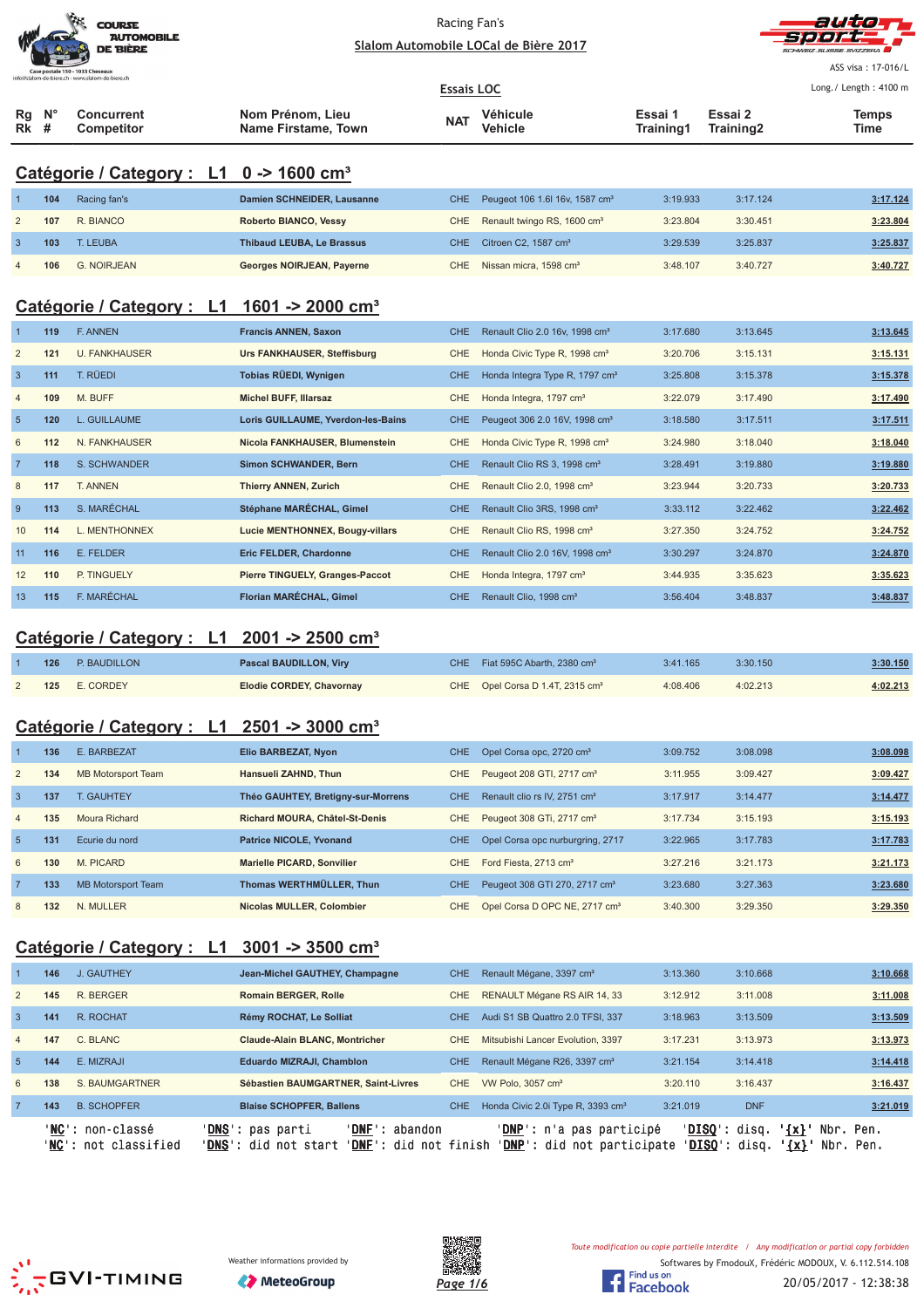|                                                                                     | <b>COURSE</b><br><b>AUTOMOBILE</b><br><b>DE BIÈRE</b> |
|-------------------------------------------------------------------------------------|-------------------------------------------------------|
| Case postale 150 - 1033 Cheseaux<br>nfo@slalom-de-biere.ch - www.slalom-de-biere.ch |                                                       |



ASS visa : 17-016/L Long./ Length: 4100 m

| <b>Essais LOC</b> |                  |                                 |                                         |            |                                      |                      |                                  | Long./ Length: 4100 m |
|-------------------|------------------|---------------------------------|-----------------------------------------|------------|--------------------------------------|----------------------|----------------------------------|-----------------------|
| Rq<br>Rk          | $N^{\circ}$<br>Ħ | Concurrent<br><b>Competitor</b> | Nom Prénom, Lieu<br>Name Firstame, Town | <b>NAT</b> | Véhicule<br>Vehicle                  | Essai 1<br>Training1 | Essai 2<br>Training <sub>2</sub> | Temps<br>Time         |
|                   | 142              | Ecurie La Meute                 | René BLEULER, Aïre                      |            | CHE Audi S1 SB, 3373 cm <sup>3</sup> | 3:37.720             | 3:31.705                         | 3:31.705              |

# **Catégorie / Category : L1 3501 -> 4000 cm³**

| 155 | J. AEBI            | Jean-Yves AEBI, St-Prex                 | CHE Mazda 3Mps, 3844 cm <sup>3</sup>             | 3:33.080 | 3:25.473 | 3:25.473 |
|-----|--------------------|-----------------------------------------|--------------------------------------------------|----------|----------|----------|
| 151 | Ecurie Performance | Jean-Luc BESSON, Romanel                | CHE Porsche 911 Carerra 4S, 3824 cm <sup>3</sup> | 3:39.929 | 3:30.309 | 3:30.309 |
| 152 | M. ETIENNE         | Michel ETIENNE, Les Geneveys s/Coffrane | CHE Ford RS Ford RS, 3843 cm <sup>3</sup>        | 3:39.839 | 3:32.542 | 3:32.542 |

### **Catégorie / Category : L1 4001 -> 5000 cm³**

| 161 | Ecurie performance | Nicolas MICHOU, Le Brassus | CHE Ford Focus rs. 4286 cm <sup>3</sup> | 3:15.479 | 3:10.972 | 3:10.972 |
|-----|--------------------|----------------------------|-----------------------------------------|----------|----------|----------|
|     | 160 M. BASSIN      | Michel BASSIN, La Plaine   | CHE Ford Focus RS, 4286 cm <sup>3</sup> | 3:22.163 | 3:17.628 | 3:17.628 |
|     |                    |                            |                                         |          |          |          |

# **Catégorie / Category : L1 + 5000 cm³**

| 166 | L. COMPARATO   | Luca COMPARATO, Arni        | CHE Nissan GT-R, 6460 cm <sup>3</sup>     | 3:09.333 | 3:01.173 | 3:01.173 |
|-----|----------------|-----------------------------|-------------------------------------------|----------|----------|----------|
| 165 | M. EGGENBERGER | Manfred EGGENBERGER, Zürich | CHE BMW 1er M Coupé, 5064 cm <sup>3</sup> | 3:05.779 | 3:03.250 | 3:03.250 |

### **Catégorie / Category : L2 0 -> 1400 cm³**

| 201 | Scuderia Taifyn | <b>Philippe JACOT, Cortaillod</b> | CHE Peugeot 106 Rallye, 1293 cm <sup>3</sup> | 3:27.538 | 3:26.215 | 3:26.215 |
|-----|-----------------|-----------------------------------|----------------------------------------------|----------|----------|----------|
|     | 202 Y. BEYELER  | <b>Yves BEYELER, Ecublens</b>     | CHE VW Polo, 1390 cm <sup>3</sup>            | 3:46.003 | 3:44.751 | 3:44.751 |

# **Catégorie / Category : L2 1401 -> 1600 cm³**

|                | 221 | S. FEHR                | Sandro FEHR, Rorschacherberg         | <b>CHE</b> | Suzuki Swift Sport, 1600 cm <sup>3</sup>     | 3:04.918 | 3:02.452 | 3:02.452 |
|----------------|-----|------------------------|--------------------------------------|------------|----------------------------------------------|----------|----------|----------|
| $\overline{2}$ | 213 | L. ROBERTO             | Luigi ROBERTO, Cossonay              | <b>CHE</b> | Peugeot 106 GTI, 1587 cm <sup>3</sup>        | 3:20.530 | 3:06.146 | 3:06.146 |
| $\overline{3}$ | 209 | <b>F. EGGENBERGER</b>  | Fabian EGGENBERGER, Zürich           | CHE.       | Suzuki Swift Sport, 1586 cm <sup>3</sup>     | 3:08.313 | 3:06.185 | 3:06.185 |
| $\overline{4}$ | 220 | <b>D. SCHNEIDER</b>    | Daniel SCHNEIDER, Galgenen           | <b>CHE</b> | Suzuki Swift Sport, 1600 cm <sup>3</sup>     | 3:16.107 | 3:06.330 | 3:06.330 |
| $5\phantom{1}$ | 211 | N. ROBERTO             | Nicola ROBERTO, Penthalaz            | <b>CHE</b> | Peugeot 160 gti, 1587 cm <sup>3</sup>        | 3:08.878 | 3:06.587 | 3:06.587 |
| 6              | 210 | <b>RCU</b>             | Bruno BLEIKER, Bütschwil             | <b>CHE</b> | Suzuki Swift Sport, 1586 cm <sup>3</sup>     | 3:09.529 | 3:07.308 | 3:07.308 |
| $\overline{7}$ | 206 | <b>Ecurie Basilisk</b> | Gilbert DENZER, Gelterkinden         | <b>CHE</b> | Suzuki Swift Sport, 1586 cm <sup>3</sup>     | 3:08.812 | 3:08.762 | 3:08.762 |
| 8              | 205 | Squadra Rotberg        | Igor RODELLA, Zwingen                | <b>CHE</b> | Suzuki Swift, 1586 cm <sup>3</sup>           | 3:12.765 | 3:10.287 | 3:10.287 |
| 9              | 216 | Y. JAQUEMET            | Yannick JAQUEMET, Penthaz            | <b>CHE</b> | Citroën Saxo 1.6 16V, 1587 cm <sup>3</sup>   | 3:32.924 | 3:12.981 | 3:12.981 |
| 10             | 208 | R. TCHAGAUNOVA         | Romain TCHAGAUNOVA, Echichens        | <b>CHE</b> | Suzuki Swift Sport 1.6, 1586 cm <sup>3</sup> | 3:16.598 | 3:14.561 | 3:14.561 |
| 11             | 215 | D. JORAY               | <b>Didier JORAY, Gingins</b>         | <b>CHE</b> | Citröen Saxo, 1587 cm <sup>3</sup>           | 3:26.180 | 3:16.569 | 3:16.569 |
| 12             | 217 | M. HOSTETTLER          | <b>Marco HOSTETTLER, Milken</b>      | <b>CHE</b> | Honda Civic 1.6i V-Tec, 1594 cm <sup>3</sup> | 3:32.947 | 3:19.264 | 3:19.264 |
| 13             | 105 | O. MOREL               | <b>Olivier MOREL, Chevilly</b>       | <b>CHE</b> | Honda Civic, 1595 cm <sup>3</sup>            | 3:30.995 | 3:23.015 | 3:23.015 |
| 14             | 204 | C. DE FRANCESCO        | Claudio DE FRANCESCO, Pfäffikon ZH   | <b>CHE</b> | Suzuki Swift Sport, 1586 cm <sup>3</sup>     | 3:25.160 | 3:23.283 | 3:23.283 |
| 15             | 207 | <b>D. BURKHART</b>     | Dani BURKHART, St. Gallen            | <b>CHE</b> | Suzuki Swift Sport, 1586 cm <sup>3</sup>     | 3:39.703 | 3:26.188 | 3:26.188 |
| 16             | 218 | C. SCHWARZ             | <b>Cyril SCHWARZ, Grancy</b>         | CHE        | Honda Civic 1.6 VTi, 1595 cm <sup>3</sup>    | 3:42.649 | 3:29.152 | 3:29.152 |
| 17             | 219 | A. ERNST               | Antoine ERNST, La Sarraz             | <b>CHE</b> | Renault Twingo 1.6 16v, 1598 cm <sup>3</sup> | 3:38.550 | 3:33.969 | 3:33.969 |
| 18             | 214 | Ecurie Performance     | Raphael DUPUIS, Montricher           | <b>CHE</b> | Peugeot 106, 1587 cm <sup>3</sup>            | 3:44.199 | 3:34.048 | 3:34.048 |
| 19             | 212 | V. MERLOTTI            | <b>Vincent MERLOTTI, Les Bayards</b> | <b>CHE</b> | Citroen Saxo VTS, 1587 cm <sup>3</sup>       | 3:42.985 | 3:40.810 | 3:40.810 |

# **Catégorie / Category : L2 1601 -> 1800 cm³**

| 227 | <b>GRT</b>                                        | <b>Benjamin DEVAUD, Montreux</b>                                                          | CHE VW Golf 16v. 1781 cm <sup>3</sup>                  | 3:01.488 | 3:02.430                                                                   | 3:01.488 |
|-----|---------------------------------------------------|-------------------------------------------------------------------------------------------|--------------------------------------------------------|----------|----------------------------------------------------------------------------|----------|
| 225 | M. SAUVAIN                                        | Manoah SAUVAIN, St-Légier                                                                 | CHE VW Golf 16v, 1780 cm <sup>3</sup>                  | 3:10.576 | 3:06.225                                                                   | 3:06.225 |
| 230 | <b>L. STERGIADIS</b>                              | Ioannis STERGIADIS, Dübendorf                                                             | CHE Honda Integra Type R, 1797 cm <sup>3</sup>         | 3:12.214 | 3:08.252                                                                   | 3:08.252 |
|     | ' <b>NC</b> ': non-classé<br>'NC': not classified | 'DNF': abandon<br>' <b>DNS</b> ': pas parti<br>'DNS': did not start 'DNF': did not finish | 'DNP': n'a pas participé<br>'DNP': did not participate |          | $'DISO':$ disq. $\{x\}'$ Nbr. Pen.<br>$'DISO': disq. '\{x}':$<br>Nbr. Pen. |          |







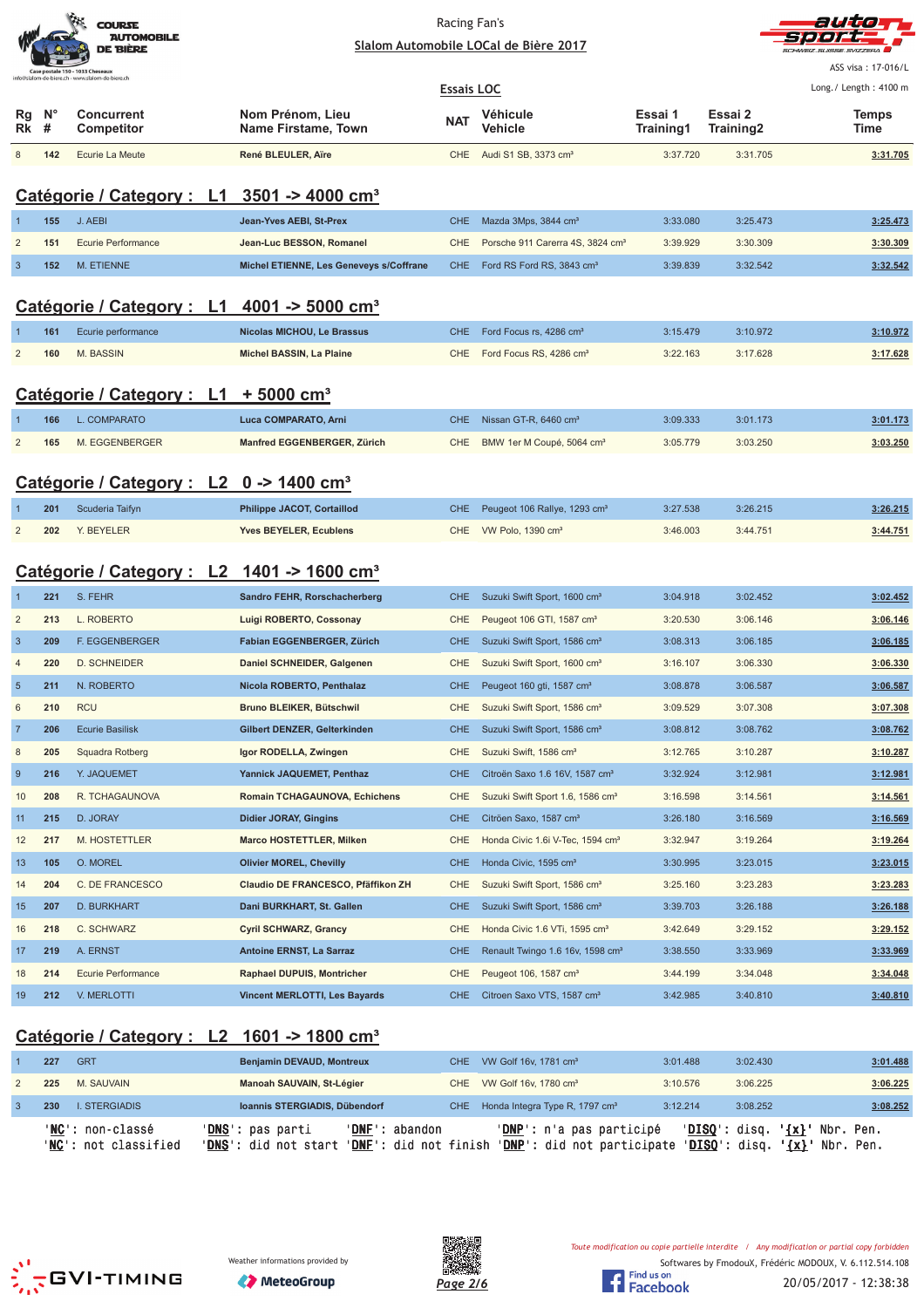|                                  | <b>COURSE</b><br><b>AUTOMOBILE</b><br><b>DE BIÈRE</b> |
|----------------------------------|-------------------------------------------------------|
| Case postale 150 - 1033 Cheseaux |                                                       |



ASS visa : 17-016/L

|                   |                    |                           |                                         | <b>Essais LOC</b> |                                            |                      |                      | Long. / Length: $4100$ m |
|-------------------|--------------------|---------------------------|-----------------------------------------|-------------------|--------------------------------------------|----------------------|----------------------|--------------------------|
| Rg<br><b>Rk</b> # | $\mathsf{N}^\circ$ | Concurrent<br>Competitor  | Nom Prénom. Lieu<br>Name Firstame, Town | <b>NAT</b>        | Véhicule<br><b>Vehicle</b>                 | Essai 1<br>Training1 | Essai 2<br>Training2 | <b>Temps</b><br>Time     |
| $\overline{4}$    | 231                | Bödeli Racing Club        | Michael SCHRANZ, Wilderswil             | CHE.              | Honda Integra Type-R, 1797 cm <sup>3</sup> | 3:10.012             | 3:12.858             | 3:10.012                 |
| 5 <sup>5</sup>    | 229                | Gruyère Racing Team       | <b>Antonio PINTO. Troistorrents</b>     | CHE.              | Honda Integra, 1797 cm <sup>3</sup>        | 3:16.346             | 3:10.649             | 3:10.649                 |
| 6                 | 228                | R. PALERMO                | <b>Remo PALERMO, Boussens</b>           | CHE.              | VW Golf, 1781 cm <sup>3</sup>              | 3:18.177             | 3:19.104             | 3:18.177                 |
|                   | 226                | <b>ECURIE PERFORMANCE</b> | <b>Nicolas MOINAT, Grancy</b>           | CHE.              | VW Golf, 1780 cm <sup>3</sup>              | 3:27.549             | 3:25.514             | 3:25.514                 |

### **Catégorie / Category : L2 1801 -> 2000 cm³**

|                 | 245 | A. BARRAUD                 | <b>Alain BARRAUD, Morges</b>             | CHE.       | RENAULT CLIO, 1999 cm <sup>3</sup>         | 3:07.158   | 3:03.403 | 3:03.403 |
|-----------------|-----|----------------------------|------------------------------------------|------------|--------------------------------------------|------------|----------|----------|
| $\overline{2}$  | 240 | Squadra corse quadrifoglio | <b>Massimo PALTENGHI, Cugnasco</b>       | CHE.       | Toyota GT86, 1998 cm <sup>3</sup>          | 3:20.402   | 3:06.880 | 3:06.880 |
| $\overline{3}$  | 243 | Ecurie Performance         | <b>Michael GUEX, Dompierre</b>           | CHE.       | Renault Clio, 1998 cm <sup>3</sup>         | 3:12.504   | 3:07.798 | 3:07.798 |
| $\overline{4}$  | 242 | M. FALABRETTI              | Mario FALABRETTI, Wangen an der Aare     | CHE        | Renault Clio Sport 2.0 16V, 1998 c         | 3:20.499   | 3:09.098 | 3:09.098 |
| $5\overline{5}$ | 246 | <b>M. REGUEIRO</b>         | <b>Manuel REGUEIRO, Le Brassus</b>       | CHE.       | Renault Clio, 2000 cm <sup>3</sup>         | 3:14.500   | 3:10.731 | 3:10.731 |
| 6               | 234 | J. FAMA                    | Johnny FAMA, La Sarraz                   | CHE.       | Renault mégane, 1998 cm <sup>3</sup>       | 3:20.766   | 3:16.829 | 3:16.829 |
| $\overline{7}$  | 235 | O. VUFFRAY                 | Olivier VUFFRAY, Vufflens-le-Château     | CHE        | Renault Clio RS, 1998 cm <sup>3</sup>      | 3:34.234   | 3:25.000 | 3:25.000 |
| 8               | 244 | J. ZIEGLER                 | Joana ZIEGLER, Bussigny                  | CHE        | Ford Fiesta ST, 1999 cm <sup>3</sup>       | 3:30.174   | 3:25.059 | 3:25.059 |
| 9               | 238 | S. SONNEY                  | <b>Sylvain SONNEY, Corcelles-Payerne</b> | CHE.       | Renault Clio 2.0 16V, 1998 cm <sup>3</sup> | 3:54.939   | 3:26.493 | 3:26.493 |
| 10              | 239 | C. GILLIÉRON               | Christophe GILLIÉRON, Etoy               | CHE.       | Renault Clio RS, 1998 cm <sup>3</sup>      | <b>DNF</b> | 3:26.506 | 3:26.506 |
| 11              | 236 | C. MÜHLESTEIN              | Cédric MÜHLESTEIN, Genolier              | CHE        | Toyota GT86, 1998 cm <sup>3</sup>          | 3:38.558   | 3:28.448 | 3:28.448 |
| 12              | 241 | A. BRUTTIN                 | Alexis BRUTTIN, Etagnières               | <b>CHE</b> | Renault Clio, 1998 cm <sup>3</sup>         | 3:42.505   | 3:28.876 | 3:28.876 |
| 13              | 237 | R. CHERBUIN                | Rachelle CHERBUIN, Sâles                 | CHE.       | Renault Clio, 1998 cm <sup>3</sup>         | 3:37.002   | 3:33.624 | 3:33.624 |
|                 |     |                            |                                          |            |                                            |            |          |          |

### **Catégorie / Category : L2 2001 -> 2500 cm³**

| 250 | G. GIORDANO | <b>Gérard GIORDANO, Penthaz</b> | CHE. | Fiat 500, 2326 cm <sup>3</sup>                  | 3:30.670 | 3:25.821 | 3:25.821 |
|-----|-------------|---------------------------------|------|-------------------------------------------------|----------|----------|----------|
| 251 | A. JAQUEMET | <b>Alain JAQUEMET, Ferlens</b>  |      | CHE SEAT IBIZA CUPRA, 2363 cm <sup>3</sup>      | 3:45.749 | 3:27.077 | 3:27.077 |
| 102 | R. PIQUEREZ | Romain PIQUEREZ, St-Ursanne     |      | CHE Mitsubishi Colt 1.5 R, 2496 cm <sup>3</sup> | 3:51.467 | 3:41.832 | 3:41.832 |

# **Catégorie / Category : L2 2501 -> 3000 cm³**

|                 | 263 | L. BAUMELER            | Lars BAUMELER, Ittigen             | <b>CHE</b> | MINI JCW, $2717 \text{ cm}^3$         | 3:04.055 | 3:00.463 | 3:00.463 |
|-----------------|-----|------------------------|------------------------------------|------------|---------------------------------------|----------|----------|----------|
| $\overline{2}$  | 258 | M. VIEIRA              | Miguel VIEIRA, Unterengstringen    | CHE        | Ford Fiesta RS, 2713 cm <sup>3</sup>  | 3:04.768 | 3:01.293 | 3:01.293 |
| 3               | 264 | <b>Ecurie Basilisk</b> | Raymond STOFER, Herznach           | CHE.       | Mini Cooper S, 2717 cm <sup>3</sup>   | 3:04.250 | 3:01.726 | 3:01.726 |
| $\overline{4}$  | 259 | <b>G. MANTADAKIS</b>   | George MANTADAKIS, Oberengstringen | CHE        | Ford Fiesta, 2713 cm <sup>3</sup>     | 3:34.392 | 3:09.803 | 3:09.803 |
| $5\overline{5}$ | 257 | <b>Ecurie Basilisk</b> | Andreas SERVELLO, Therwil          | <b>CHE</b> | MINI Cooper S, 2701 cm <sup>3</sup>   | 3:24.406 | 3:10.814 | 3:10.814 |
| 6               | 261 | Stefan Müller          | Stefan MULLER, Ebikon              | CHE        | Mini Countryman JCW JCW, 2717         | 3:28.113 | 3:21.698 | 3:21.698 |
|                 | 262 | <b>RCU</b>             | <b>Peter BRUNNER, Flawil</b>       | <b>CHE</b> | MINI Cooper S, 2717 cm <sup>3</sup>   | 3:23.808 | 3:21.976 | 3:21.976 |
| 8               | 265 | Marc André Fahrni      | Marc André FAHRNI, Rances          | <b>CHE</b> | Mini COOPER S, 2717 cm <sup>3</sup>   | 3:33.393 | 3:25.216 | 3:25.216 |
| 9               | 255 | S. MULLER              | Sébastien MULLER, Cottens          | <b>CHE</b> | Mitsubishi Colt. 2550 cm <sup>3</sup> | 3:46.497 | 3:40.416 | 3:40.416 |

# **Catégorie / Category : L2 3001 -> 3500 cm³**

|                 |     | ' <b>NC</b> ': non-classé<br>' <b>NC':</b> not classified | ' <b>DNS</b> ': pas parti<br>' <b>DNF</b> ': abandon<br>' <b>DNS</b> ': did not start<br>' <b>DNF':</b> did not finish |      | <b>'DNP':</b> n'a pas participé<br>' <b>DNP</b> ': did not participate | $'DISO':$ disq.<br>' <b>DISO</b> ': disq. | $'$ {x} $'$<br>Nbr. Pen.<br>$\left\{ x\right\}$<br>Nbr. Pen. |          |
|-----------------|-----|-----------------------------------------------------------|------------------------------------------------------------------------------------------------------------------------|------|------------------------------------------------------------------------|-------------------------------------------|--------------------------------------------------------------|----------|
|                 | 278 | S. CHASSOT                                                | <b>Samuel CHASSOT, Saubraz</b>                                                                                         | CHE. | Subaru Impreza GT, 3390 cm <sup>3</sup>                                | 3:26.142                                  | 3:17.705                                                     | 3:17.705 |
| 6               | 273 | A. SANNA                                                  | Alexandre SANNA, Le Muids                                                                                              | CHE. | Alfa Romeo 147 GTA, 3200 cm <sup>3</sup>                               | 3:23.605                                  | 3:17.392                                                     | 3:17.392 |
| $5\overline{5}$ | 275 | P. VERMOT                                                 | <b>Patrice VERMOT, Commugny</b>                                                                                        | CHE. | Ford Focus RS, 3380 cm <sup>3</sup>                                    | 3:20.180                                  | 3:15.081                                                     | 3:15.081 |
| $\overline{4}$  | 279 | L. ORSINO                                                 | Lorenzo ORSINO, Lausanne                                                                                               | CHE. | Mitsubishi Lanver Evo VIII, 3395 c                                     | 3:03.645                                  | 3:03.334                                                     | 3:03.334 |
| $\mathbf{3}$    | 281 | Ecurie des ordons                                         | Gaëtan HEYER, Moutier                                                                                                  | CHE. | Opel Astra G OPC, 3397 cm <sup>3</sup>                                 | 3:07.744                                  | 3:03.311                                                     | 3:03.311 |
| $\overline{2}$  | 280 | Ecurie Performance                                        | Stéphane ALLEMANN, Dizy                                                                                                | CHE. | Mitsubishi Lancer EVO 9, 3395 cm                                       | 2:59.198                                  | 2:55.194                                                     | 2:55.194 |
|                 | 282 | <b>ASC Ticino</b>                                         | Daniele LÜDI, Losone                                                                                                   | CHE. | Subaru impreza, 3400 cm <sup>3</sup>                                   | 3:04.537                                  | 2:54.426                                                     | 2:54.426 |
|                 |     |                                                           |                                                                                                                        |      |                                                                        |                                           |                                                              |          |







Softwares by FmodouX, Frédéric MODOUX, V. 6.112.514.108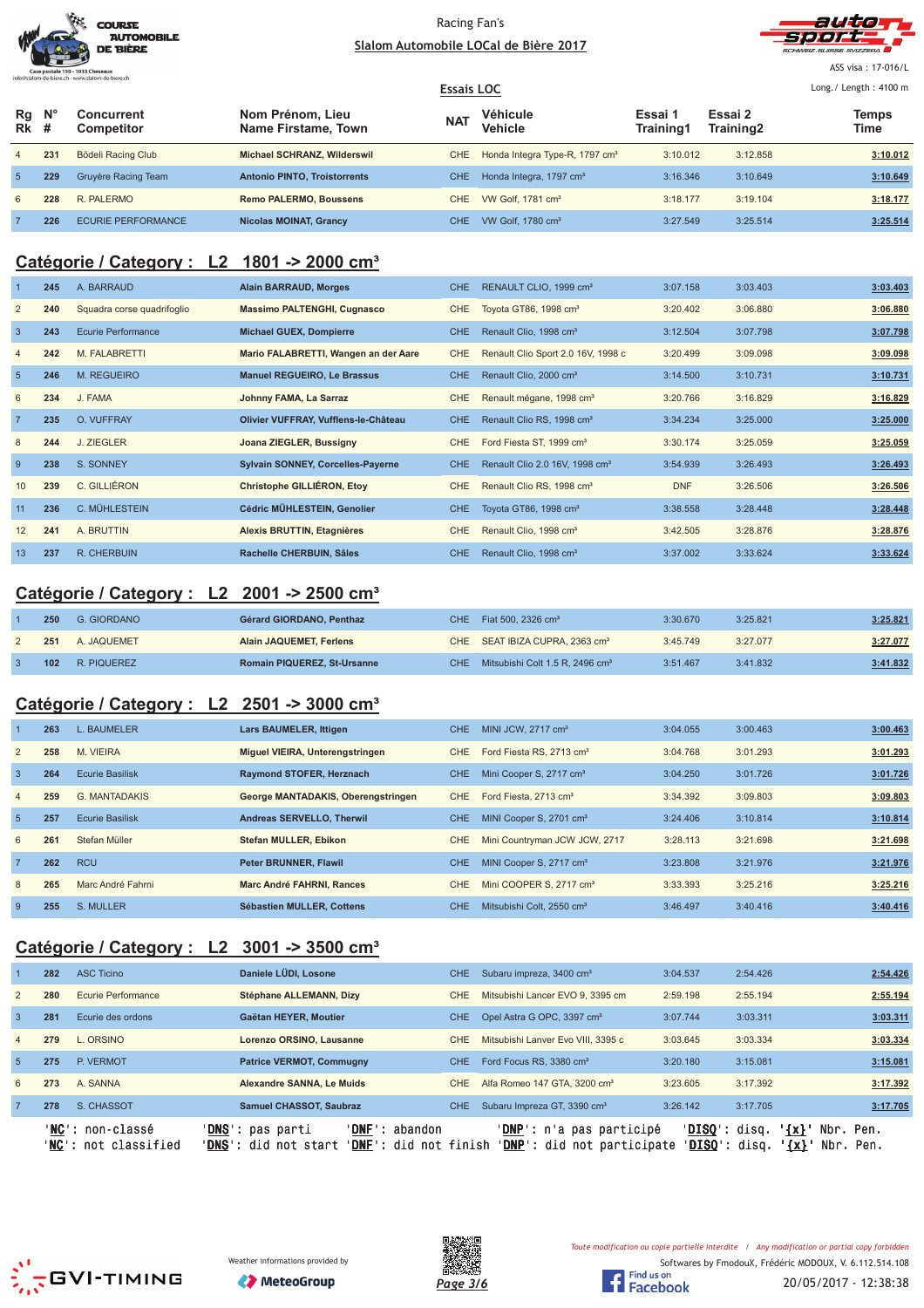



ASS visa : 17-016/L

|                   |             | THREE STRIP IT REPORTS A 11 ° WWW.Strip IT REPORTS A 11 |                                         | <b>Essais LOC</b> |                                            |                      |                      | Long./ Length: 4100 m |
|-------------------|-------------|---------------------------------------------------------|-----------------------------------------|-------------------|--------------------------------------------|----------------------|----------------------|-----------------------|
| Rg<br><b>Rk</b> # | $N^{\circ}$ | Concurrent<br>Competitor                                | Nom Prénom, Lieu<br>Name Firstame, Town | N <sub>A</sub>    | Véhicule<br>Vehicle                        | Essai 1<br>Training1 | Essai 2<br>Training2 | <b>Temps</b><br>Time  |
| 8                 | 277         | Y. HEHLEN                                               | Yoann HEHLEN, Romanel-sur-Lausanne      | CHE               | Ford Sierra Cosworth, 3388 cm <sup>3</sup> | 3:27.717             | 3:18.188             | 3:18.188              |
| 9                 | 140         | M. DEVAUX                                               | Michel DEVAUX, Pieterlen                | CHE.              | VW Golf, 3373 cm <sup>3</sup>              | 3:31.845             | 3:22.454             | 3:22.454              |
| 10                | 272         | G. LAJUGEE                                              | Guillaume LAJUGEE, Bois d'Amont         | CHE               | BMW M3 E36, 3200 cm <sup>3</sup>           | 3:32.289             | 3:24.730             | 3:24.730              |
| 11                | 271         | R. MAEDER                                               | <b>Roland MAEDER, Carrouge</b>          | <b>CHE</b>        | Porsche 911 Carrera, 3163 cm <sup>3</sup>  | 3:53.358             | 3:32.724             | 3:32.724              |
| 12                | 270         | S. CIMINO                                               | Sergio CIMINO, crozet                   | CHE               | Wolkswagen Golf GTI, 3060 cm <sup>3</sup>  | 3:55.679             | 3:39.848             | 3:39.848              |

# **Catégorie / Category : L2 3501 -> 4000 cm³**

| 286 | Ecurie 13 étoiles  | Sébastien JACQUEMET, Conthey  | CHE Porsche 911, 3600 $cm3$            | 3:08.611 | 3:03.859 | 3:03.859 |
|-----|--------------------|-------------------------------|----------------------------------------|----------|----------|----------|
| 287 | F. MOUCHE          | <b>Fabrice MOUCHE, Bonfol</b> | CHE BMW M3 Coupé, 3999 cm <sup>3</sup> | 3:22.066 | 3:14.600 | 3:14.600 |
| 288 | <b>E. DA COSTA</b> | Filipe DA COSTA, Bois d'Amont | CHE BMW M3 e92, 3999 cm <sup>3</sup>   | 3:31.421 | 3:22.930 | 3:22.930 |

### **Catégorie / Category : L2 + 4000 cm³**

| 291 | E. PANCHAUD        | <b>Etienne PANCHAUD, Esmonts</b> | CHE Audi RS3, 4216 cm <sup>3</sup>       | 3:11.160 | 3:07.695 | 3:07.695 |
|-----|--------------------|----------------------------------|------------------------------------------|----------|----------|----------|
| 290 | ECURIE DE LA MEUTE | Cédric BERNARD, Bex              | CHE Subaru Wrx sti, 4177 cm <sup>3</sup> | 3:13.493 | 3:09.280 | 3:09.280 |
| 295 | R. FROSSARD        | Ralph FROSSARD, Riaz             | CHE Bmw 1M coupé, 5064 cm <sup>3</sup>   | 3:16.659 | 3:11.569 | 3:11.569 |
| 292 | F. WYSSEN          | <b>Fabien WYSSEN, Etoy</b>       | CHE Subaru wrx sti, 4250 cm <sup>3</sup> | 3:18.550 | 3:12.743 | 3:12.743 |

# **Catégorie / Category : L3 0 -> 1800 cm³**

|                | 307 | Ecurie Performance         | <b>Julien ROULET, Ballens</b>      | <b>CHE</b> | VW Golf 1 16V, 1781 cm <sup>3</sup>          | 3:05.488   | 3:00.114   | 3:00.114 |
|----------------|-----|----------------------------|------------------------------------|------------|----------------------------------------------|------------|------------|----------|
| 2              | 303 | A. MONNEY                  | André MONNEY, Rue                  | CHE.       | VW Golf, 1780 cm <sup>3</sup>                | 3:02.670   | 3:01.671   | 3:01.671 |
| $\overline{3}$ | 301 | L. ROTUNNO                 | <b>Lucas ROTUNNO, Porrentruy</b>   | CHE.       | Vw Golf, 1780 cm <sup>3</sup>                | 3:04.898   | 3:08.614   | 3:04.898 |
| $\overline{4}$ | 308 | Autersa Racing Team        | <b>Meta FAULER, Stadel</b>         | CHE.       | VW Golf1, 1800 cm <sup>3</sup>               | <b>DNF</b> | 3:15.104   | 3:15.104 |
| 5              | 304 | Squadra corse quadrifoglio | Michele OSIO, Saviese              | CHE.       | Vw Golf, 1781 cm <sup>3</sup>                | 3:15.520   | 3:15.272   | 3:15.272 |
| 6              | 302 | C. AFFOLTER                | Christoph AFFOLTER, Schwadernau    | CHE.       | Volkswagen Golf II GTI, 1780 cm <sup>3</sup> | 3:27.774   | 3:20.538   | 3:20.538 |
| $\overline{7}$ | 306 | All-in-Racing Team         | <b>Patrice BRUNNER, St-Cierges</b> | <b>CHE</b> | VW Golf 1 GTI, 1781 cm <sup>3</sup>          | 3:28.862   | 3:27.521   | 3:27.521 |
|                | 305 | E. LEHMANN                 | <b>Eric LEHMANN, Epalinges</b>     | CHE.       | WV17 GOLF GTI, 1781 cm <sup>3</sup>          | <b>DNF</b> | <b>DNS</b> |          |

# **Catégorie / Category : L3 + 1800 cm³**

| 311 | A. MINOGGIO     | Alessandro MINOGGIO, Gerra Verzasca | CHE VW Golf, 1983 cm <sup>3</sup>           | 3:11.020 | 3:06.550 | 3:06.550 |
|-----|-----------------|-------------------------------------|---------------------------------------------|----------|----------|----------|
| 312 | Ecurie La Meute | Pierre MONNAY, Aire-Le Lignon       | CHE Porsche 911 2.7, 2685 cm <sup>3</sup>   | 3:31.047 | 3:22.879 | 3:22.879 |
| 310 | J. BURI         | Jean-Pierre BURI, Cartigny          | CHE Opel Kadett C GTE, 1977 cm <sup>3</sup> | 3:33.745 | 3:24.984 | 3:24.984 |

# **Catégorie / Category : L4 0 -> 1400 cm³**

| 402 | V. REGARD | Vincent REGARD, Palezieux      | CHE Suzuki swift GTI, 1298 cm <sup>3</sup> | 3:23.898 | 3:32.784 | 3:23.898 |
|-----|-----------|--------------------------------|--------------------------------------------|----------|----------|----------|
| 401 | M. SAVOY  | <b>Maurice SAVOY, Attalens</b> | CHE Suzuki Swift GTI, 1298 cm <sup>3</sup> | 3:37.100 | 3:40.902 | 3:37.100 |

# **Catégorie / Category : L4 1401 -> 1600 cm³**

|                | ' NC ' | ' <b>NC':</b> non-classé<br>not classified | ' <b>DNF</b> ': abandon<br>' <b>DNS':</b> pas parti<br>'DNS': did not start<br>' <b>DNF</b> ': did not finish |            | <b>'DNP':</b> n'a pas participé<br>' <b>DNP</b> ': did not participate | ' <b>DISO</b> ': disq.<br>$'DISO':$ disq. | $\{x\}$<br>Nbr. Pen.<br>$\left\{ x\right\}$<br>Nbr. Pen. |          |
|----------------|--------|--------------------------------------------|---------------------------------------------------------------------------------------------------------------|------------|------------------------------------------------------------------------|-------------------------------------------|----------------------------------------------------------|----------|
|                | 407    | A. ROSE                                    | Aurélien ROSE, Aigle                                                                                          | <b>CHE</b> | Citroën Saxo, 1587 cm <sup>3</sup>                                     | 4:04.613                                  | 3:56.875                                                 | 3:56.875 |
| 6              | 408    | V. BLANC                                   | <b>Vincent BLANC, Ayent</b>                                                                                   | CHE.       | Peugeot 106, 1587 cm <sup>3</sup>                                      | 3:42.220                                  | 3:40.729                                                 | 3:40.729 |
| 5 <sup>5</sup> | 409    | Y. BAMERT                                  | <b>Yvonne BAMERT, Maur</b>                                                                                    | <b>CHE</b> | Toyota AE86, 1587 cm <sup>3</sup>                                      | 3:39.434                                  | 3:42.931                                                 | 3:39.434 |
| $\overline{4}$ | 410    | <b>Y. ZIEGLER</b>                          | Yann ZIEGLER, Crissier                                                                                        | CHE.       | Peugeot 106 GTI 16V, 1587 cm <sup>3</sup>                              | 3:33.152                                  | 3:32.988                                                 | 3:32.988 |
| 3              | 406    | <b>M. VULTAGIO</b>                         | <b>Marvin VULTAGIO, Ardon</b>                                                                                 | <b>CHE</b> | Peugeot 106 GTI, 1587 cm <sup>3</sup>                                  | 3:38.858                                  | 3:32.434                                                 | 3:32.434 |
| $\overline{2}$ | 405    | EVO-Motorsports                            | Daniel BOOS, Bertschikon                                                                                      | CHE        | Honda Civic CRX EVO, 1585 cm <sup>3</sup>                              | 3:10.957                                  | 3:18.271                                                 | 3:10.957 |
|                | 411    | V. MONTANDON                               | Vincent MONTANDON, La chaux de fonds                                                                          | CHE.       | Caterham superseven 1.6I, 1596 c                                       | 3:09.112                                  | 3:29.771                                                 | 3:09.112 |
|                |        |                                            |                                                                                                               |            |                                                                        |                                           |                                                          |          |







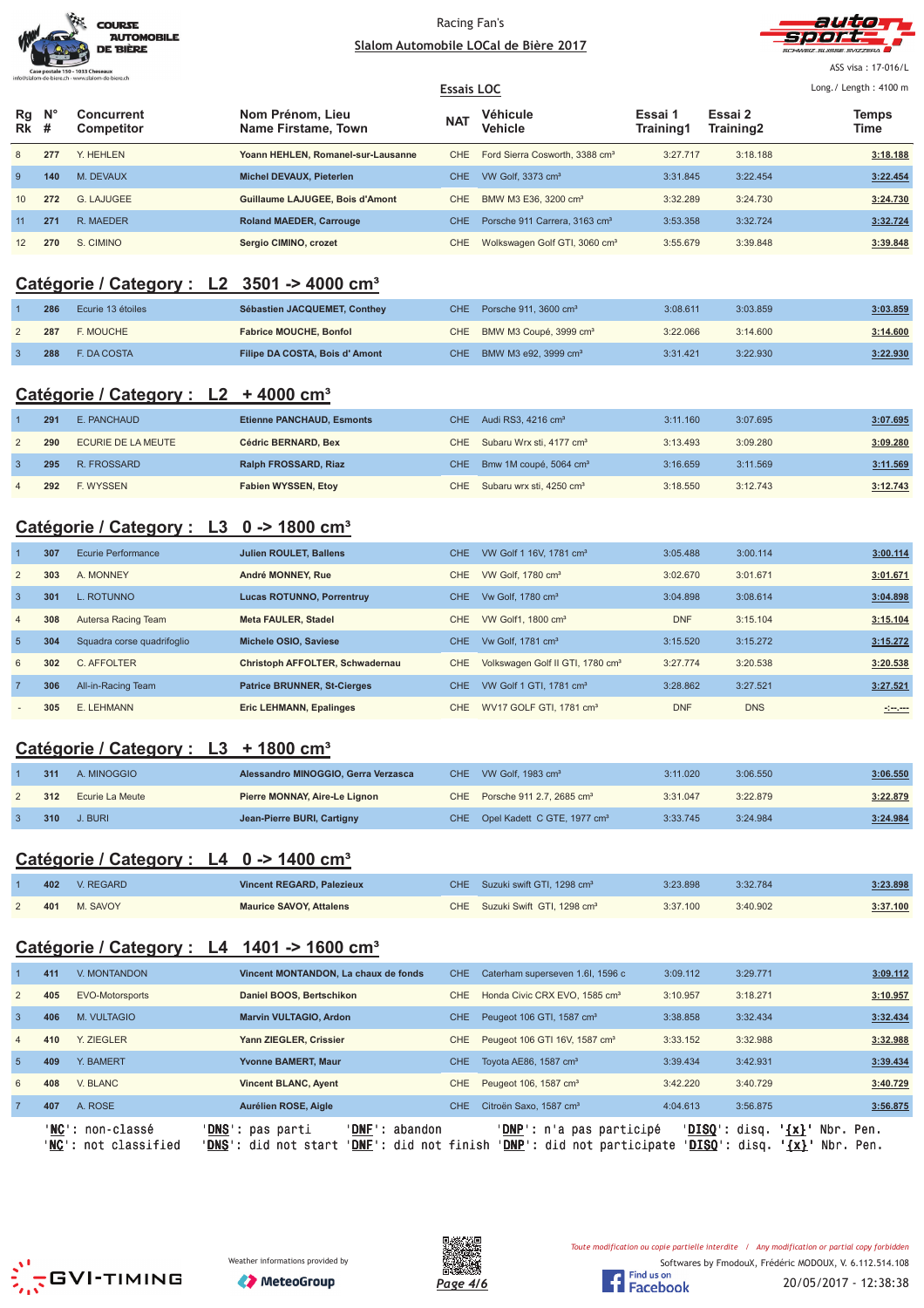



ASS visa : 17-016/L  $1.222 \times 1.222$ 

|                                 |                          |                                         | <b>Essais LOC</b> |                     |                      |                      | Long./ Length: 4100 m |
|---------------------------------|--------------------------|-----------------------------------------|-------------------|---------------------|----------------------|----------------------|-----------------------|
| $Rq$ $N^{\circ}$<br><b>Rk</b> # | Concurrent<br>Competitor | Nom Prénom, Lieu<br>Name Firstame, Town | <b>NAT</b>        | Véhicule<br>Vehicle | Essai 1<br>Training1 | Essai 2<br>Training2 | <b>Temps</b><br>Time  |

# **Catégorie / Category : L4 1601 -> 1800 cm³**

|                | 419 | A. MENEGON        | Aldo MENEGON, Untervaz         | CHE.       | Caterham Seven 1.8VVC, 1796 cm            | 3:05.975 | 4:57.647   | 3:05.975 |
|----------------|-----|-------------------|--------------------------------|------------|-------------------------------------------|----------|------------|----------|
| $\overline{2}$ | 422 | M. JABERG         | Marco JABERG, Reichenbach      | CHE        | Honda Integra, 1797 cm <sup>3</sup>       | 3:06.440 | 3:21.960   | 3:06.440 |
| $\overline{3}$ | 417 | La Meute          | <b>Olivier MORA, Cologny</b>   | CHE.       | Lotus Exige, 1796 cm <sup>3</sup>         | 3:06.570 | 4:24.126   | 3:06.570 |
| $\overline{4}$ | 420 | DAMOND            | <b>Laurent DAMOND, Lutry</b>   | CHE        | Lotus Elise, 1796 cm <sup>3</sup>         | 3:11.608 | 4:35.621   | 3:11.608 |
| 5              | 416 | <b>L. BARRAS</b>  | <b>Loïc BARRAS, Gillarens</b>  | CHE.       | Volkswagen Golf GTI, 1780 cm <sup>3</sup> | 3:15.300 | 4:26.564   | 3:15.300 |
| 6              | 421 | Écurie fun racing | Guillaume ZEMP, Genève         | CHE        | Honda Integra, 1797 cm <sup>3</sup>       | 3:19.079 | 4:04.586   | 3:19.079 |
| $7^{\circ}$    | 418 | Ecurie Biennoise  | Edi MIGLIERINA, Nidau          | <b>CHE</b> | Lotus Elise, 1796 cm <sup>3</sup>         | 3:20.652 | 4:28.716   | 3:20.652 |
| 8              | 415 | A. MONNET         | <b>Axel MONNET, Grancy</b>     | CHE        | VW GOLF, 1780 cm <sup>3</sup>             | 3:23.894 | <b>DNF</b> | 3:23.894 |
| -9             | 423 | M. CORTESE        | <b>Matteo CORTESE, Monthey</b> | CHE.       | Tovota mr2, 1800 cm <sup>3</sup>          | 3:31.128 | 3:41.744   | 3:31.128 |

# **Catégorie / Category : L4 1801 -> 2000 cm³**

|                | 438 | Ecurie des Lions           | Cédric LEUBA. Le Brassus              | <b>CHE</b> | Renault Clio RS, 1998 cm <sup>3</sup>       | 3:07.534 | 3:25.473 | 3:07.534 |
|----------------|-----|----------------------------|---------------------------------------|------------|---------------------------------------------|----------|----------|----------|
| $\overline{2}$ | 437 | Ecurie performance         | <b>Gil TARDY, Pompaples</b>           | CHE        | Renault Megane coupe, 1998 cm <sup>3</sup>  | 3:16.178 | 3:23.861 | 3:16.178 |
| 3              | 431 | <b>Gruyere Racing Team</b> | Frédéric STEINER, Mossel              | CHE.       | Seat Ibiza, 1984 cm <sup>3</sup>            | 3:19.167 | 3:27.939 | 3:19.167 |
| $\overline{4}$ | 436 | Michael Luig               | Michael LUIG. Ried-Muotathal          | CHE.       | Renault Clio 2.0 16y Sport, 1998 c          | 3:20.196 | 3:33.504 | 3:20.196 |
| 5 <sub>5</sub> | 439 | Écurie Performance         | Vincent DELAY, pampigny               | <b>CHE</b> | Renault Clio rs. 1998 cm <sup>3</sup>       | 3:23.178 | 3:23.971 | 3:23.178 |
| 6              | 432 | M. CARAPELLA               | Mario CARAPELLA. Le Mont sur Lausanne | CHE.       | Seat Ibiza Cupra, 1984 cm <sup>3</sup>      | 3:32.357 | 3:37.951 | 3:32.357 |
|                | 434 | <b>O. CONSTANTIN</b>       | <b>Olivier CONSTANTIN, Avent</b>      | <b>CHE</b> | Renault Clio williams, 1997 cm <sup>3</sup> | 3:44.193 | 3:54.976 | 3:44.193 |
| 8              | 433 | S. DURUSSEL                | Stéphane DURUSSEL, Romanel            | CHE.       | Peugeot 206, 1997 cm <sup>3</sup>           | 3:52.867 | 3:57.167 | 3:52.867 |

# **Catégorie / Category : L4 2001 -> 2500 cm³**

|                | 448 | P. GOLAY           | <b>Philippe GOLAY, Montricher</b> | <b>CHE</b>       | Caterham csr200, 2300 cm <sup>3</sup>    | 2:50.785 | 3:17.980 | 2:50.785 |
|----------------|-----|--------------------|-----------------------------------|------------------|------------------------------------------|----------|----------|----------|
| 2              | 446 | Ecurie Performance | Jacques BLULLE, St-Livres         | CHE.             | VW Polo G40, 2162 cm <sup>3</sup>        | 3:11.928 | 4:31.371 | 3:11.928 |
| $\overline{3}$ | 451 | Walter Reho        | <b>Walter REHO, Hergiswil</b>     | <b>CHE</b>       | Abarth Biposto, 2326 cm <sup>3</sup>     | 3:30.123 | 3:21.698 | 3:21.698 |
| $\overline{4}$ | 450 | DESSERICH          | <b>Lukas DESSERICH, Horw</b>      | CHE              | Abarth Biposto, 2326 cm <sup>3</sup>     | 3:23.257 | 3:28.633 | 3:23.257 |
| -5             | 449 | R. BRUTTIN         | Rémy BRUTTIN, Etagnieres          | <b>CHE</b>       | Bmw M3 e30, 2301 cm <sup>3</sup>         | 3:25.217 | 3:41.718 | 3:25.217 |
| 6              | 447 | S. BAINS           | <b>Stewart BAINS, Wil</b>         | CHE              | Opel Speedster 2.2, 2198 cm <sup>3</sup> | 3:27.740 | 3:40.783 | 3:27.740 |
|                | 445 | <b>J. KUSTNER</b>  | <b>Jessica KUSTNER, Echallens</b> | CHE <sup>1</sup> | VW Polo G40, 2162 cm <sup>3</sup>        | 3:32.134 | 3:31.321 | 3:31.321 |

# **Catégorie / Category : L4 2501 -> 3000 cm³**

|                | 260 | J. CIMINO          | <b>Julien CIMINO, Crozet</b>      | CHE. | Mini cooper s, 2717 cm <sup>3</sup>   | 3:07.409 | 3:09.897 | 3:07.409 |
|----------------|-----|--------------------|-----------------------------------|------|---------------------------------------|----------|----------|----------|
| $\overline{2}$ | 456 | <b>B. ROSSELET</b> | <b>Benoit ROSSELET, Echandens</b> | CHE. | Mini Cooper S, 2717 cm <sup>3</sup>   | 3:15.385 | 3:29.738 | 3:15.385 |
|                | 457 | C. ETTER           | <b>Christophe ETTER, Gilly</b>    | CHE  | Alfa Romeo 4C, 2975 cm <sup>3</sup>   | 3:15.621 | 3:26.276 | 3:15.621 |
| $\overline{4}$ | 256 | P. JAQUIER         | Philippe JAQUIER, 1121 Bremblens  | CHE  | Porsche Boxster, 2687 cm <sup>3</sup> | 3:32.735 | 3:45.490 | 3:32.735 |
|                | 455 | S. REYMOND         | <b>Steve REYMOND, Gimel</b>       | CHE. | Toyota yaris ts, 2545 cm <sup>3</sup> | 3:37.639 | 3:42.414 | 3:37.639 |

# **Catégorie / Category : L4 3001 -> 3500 cm³**

|                 |     | ' <b>NC':</b> non-classé<br>'NC': not classified | 'DNF': abandon<br>' <b>DNS</b> ': pas parti<br>'DNS': did not start<br>' <b>DNF</b> ': did not finish |            | <b>'DNP':</b> n'a pas participé<br>' <b>DNP</b> ': did not participate | $'DISO':$ disq.<br>'DISO': disq. | $\{x\}$<br>$\lceil x \rceil$ | Nbr. Pen.<br>Nbr. Pen. |
|-----------------|-----|--------------------------------------------------|-------------------------------------------------------------------------------------------------------|------------|------------------------------------------------------------------------|----------------------------------|------------------------------|------------------------|
| $5\overline{5}$ | 460 | Capriati-Compétition                             | <b>Vincent CAPRIATI, Morgins</b>                                                                      | <b>CHE</b> | BMW M3, 3200 cm <sup>3</sup>                                           | 3:02.868                         | 3:13.514                     | 3:02.868               |
| $\overline{4}$  | 467 | . MANTADAKIS                                     | losif MANTADAKIS, Kloten                                                                              | CHE.       | Renault Mégane RS 265, 3397 cm                                         | 3:01.679                         | 3:41.103                     | 3:01.679               |
| 3               | 470 | Ecurie Performance                               | <b>Eric ALLEMANN, Dizy</b>                                                                            | <b>CHE</b> | Mitsubishi Lancer EVO RS2, 3400                                        | 2:57.999                         | 3:10.951                     | 2:57.999               |
| 2               | 461 | Ecurie Performance                               | <b>MICHEL DONDEYNAZ, Gimel</b>                                                                        | CHE.       | BMW M3, 3201 cm <sup>3</sup>                                           | 2:55.650                         | 3:08.500                     | 2:55.650               |
|                 | 463 | Ecurie Performance                               | <b>Vincent SCHOPFER, Senarclens</b>                                                                   | <b>CHE</b> | Mitsubishi Lancer Evo 9, 3395 cm <sup>3</sup>                          | 2:55.463                         | 3:15.218                     | 2:55.463               |
|                 |     |                                                  |                                                                                                       |            |                                                                        |                                  |                              |                        |